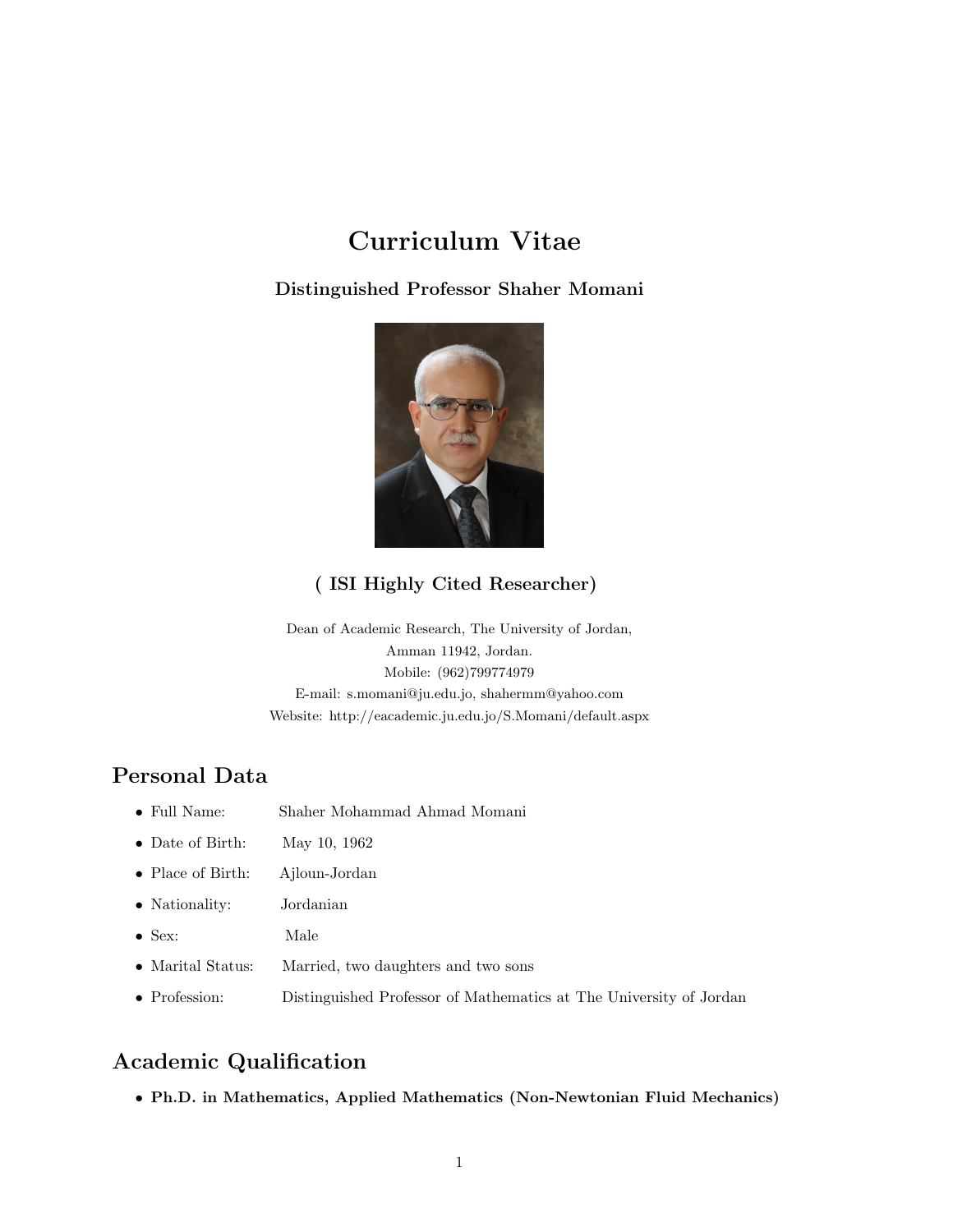University: University of Wales, United Kingdom, 1991. Title of Thesis: Some Problems in Non-Newtonian Fluid Mechanics. Advisor: Professor Ken Walters, FRS.

• B.Sc. in Mathematics University: Yarmouk University, Jordan, 1984.

## Academic Honors and International Prizes

- 1. The Order of King Abdullah II Ibn Al Hussein for Excellence of the Second Class for my Academic Contributions in Scientific Research, 2016.
- 2. Recognized by King Abdullah II Ibn Al Hussein as a Jordanian Star of Science in Mathematics, 2017
- 3. ISI Highly Cited Researcher in 2014, 2015, 2016 and 2017. (I am the only scientist in the Arab World who has been chosen for this prestigious honor for the fourth consecutive year).
- 4. I have been named by Thomson Reuters as on of the World's Most Influential Scientific Minds in 2014, 2015, 2016 and 2017. (I am the only scientist in Jordan who has been chosen for this honor for the fourth consecutive year).
- 5. I have been named as the first Distinguished Professor at The University of Jordan since its inception in 1962, 2018-present.
- 6. Distinguished Adjunct Professor, King Abdulaziz University, Jeddah, Saudi Arabia, 2014-present.
- 7. Mango Distinguished Researcher Prize in Jordan, 2016.
- 8. The Distinguished Researcher Prize in Jordan, 2012.
- 9. The Distinguished Researcher Prize at The University of Jordan, 2012.
- 10. The Islamic Educational, Scientific and Cultural Organization Science Prize "ISESCO Science Prize", 2008.
- 11. The Scopus Prize for Jordan Scientists, 2009.
- 12. The Distinguished Researcher Prize at Mutah University, 2009.
- 13. TWAS Prize for the Young Scientists, Third World Academic Sciences, Italy, 2000.
- 14. The Award of Jordan National Commission For Education, Culture and Science, 2008.
- 15. Classified as one of the top ten scientists in the world in fractional differential equations according to Thomson Reuters (ISI Web of Knowledge) in 2009-present.
- 16. Classified as the top scientist in the world in terms of publications in fractional differential equations according to Thomson Reuters and Scopus databases in 2009-2012.
- 17. The most recent h-Index for Shaher Momani is 44 and the number of Citations is 6438 according to Scopus Database in December 2017, and this is the highest h-Index and number of Citations in Jordan.
- 18. The most recent h-Index for Shaher Momani is 57 and the number of Citations is 10737 according to Google Scholar in December 2017.
- 19. Nominated for the Nobel Prize in Physics for 2017 by many scholars and institutions throughout the Arab world.
- 20. Momani was elected a Fellow of the Islamic-World Academy of Sciences (IAS) in 2016.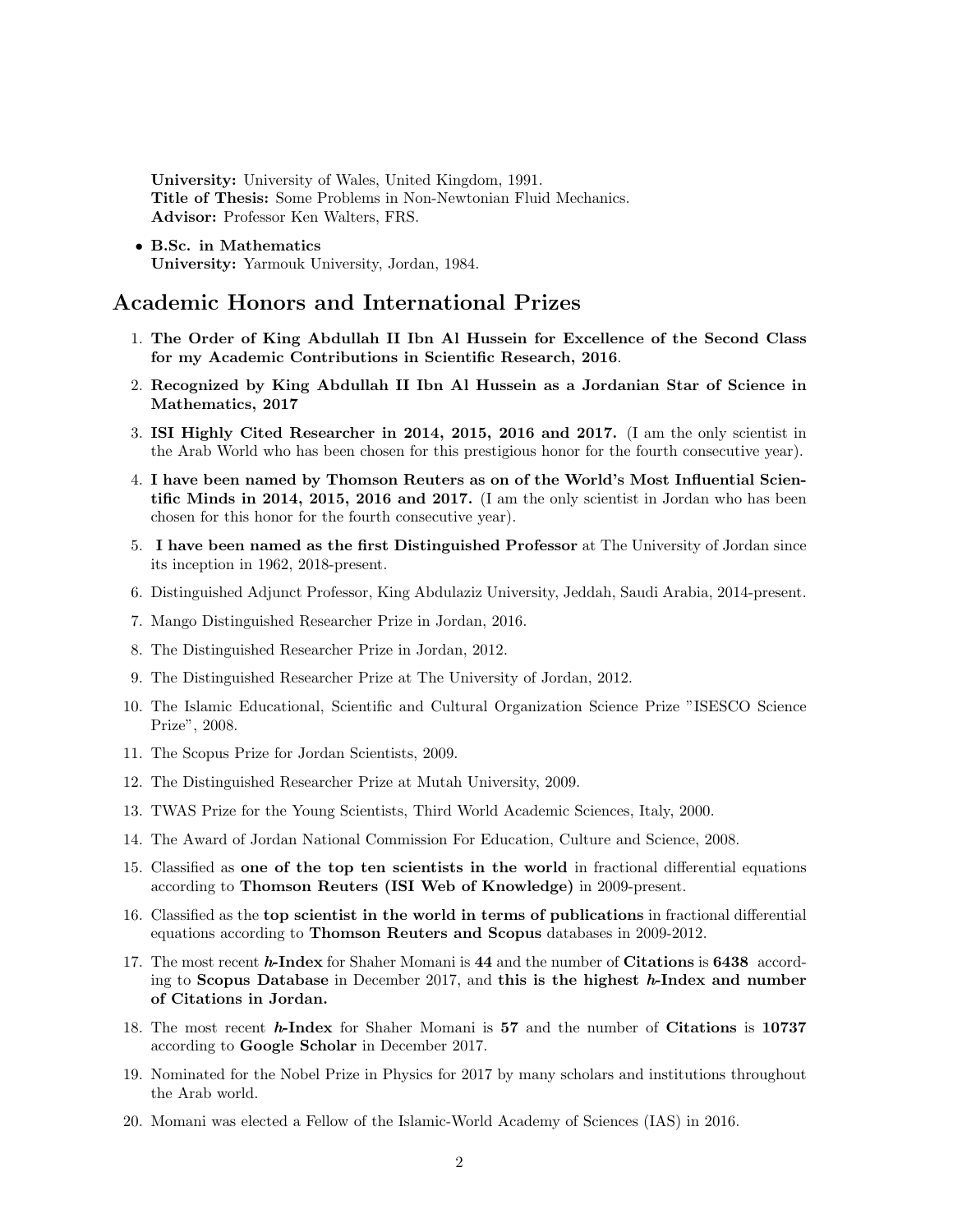### Experience

- Dean of Academic Research, The University of Jordan, September 2016 to present.
- Dean of Faculty of Science, The University of Jordan, September 2014 to September 2016.
- Head of Department of Mathematics, The University of Jordan, September 2012 to September 2014.
- Member of the Board of Trustees of Princess Sumaya University for Technology, September 2010 to Present.
- Member of Basic Sciences Committee, Scientific Research Support Fund (SRSF), 2010-2012.
- Editor-in-Chief: Arab Journal Of Mathematics And Mathematical Sciences (AJMMS).
- Founder of Jordan Research Group in Applied Mathematics (JRGAM).
- Professor: The University of Jordan, September 2009 to present.
- Professor: Mutah University, September 2007 to 2009.
- Professor: Qatar University, September 2006 to September 2007.
- Associate Professor: Mutah University, September 2004 to September 2006.
- Associate Professor: Jordan University, Summer course 2004.
- Associate Professor: United Arab Emirates University, September 2001 to September 2004.
- Associate Professor: Yarmouk University, September 2000 to September 2001.
- Associate Professor: Mutah University, November 1998 to September 2000.
- Assistant Professor: Mutah University, September 1991 to November 1998.
- Head, Department of Mathematics, Mutah University, September 1994 to September 1995.

## Research Interests

My general research interests are in the areas of applied mathematics, Non-Newtonian Fluid Mechanics, differential equations of applied mathematics, fractional calculus and fractional differential equations. More specifically, my research interests can be summarized as follows:

- 1. Numerical solution of ordinary and partial differential equations of fractional order;
- 2. Theory of fractional differential equations and integral equations;
- 3. Newtonian and non-Newtonian fluid mechanics;
- 4. Stability of fractional linear systems;
- 5. Fractional Dynamics;
- 6. Fractional Order Modeling and Control in Biomedical Engineering;
- 7. Fractional chaotic systems;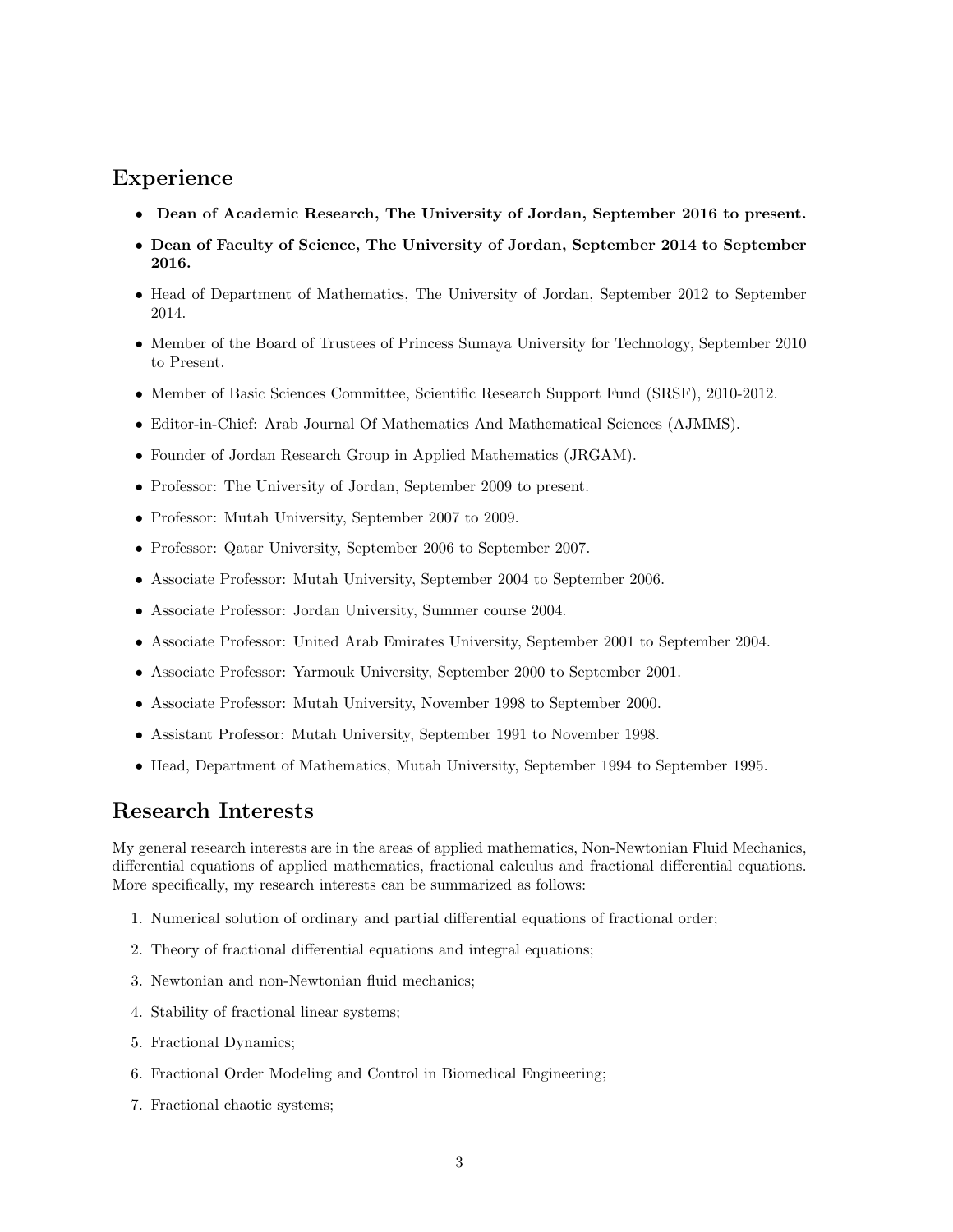- 8. Variational inequalities and obstacle problems;
- 9. Mathematical modelling;
- 10. Mathematical physics;
- 11. Solitary waves;
- 12. Nonlinear dynamics.

### Editor

- 1. Editor-in-Chief, Dirasat Journal: Educational Sciences.
- 2. Editor-in-Chief, Dirasat Journal: Human and Social Sciences. (Indexed in Scopus Database).
- 3. Editor-in-Chief, Dirasat Journal: Sharia and Law Sciences.
- 4. Editor-in-Chief, Arab Journal of Mathematics and Mathematical Sciences. Website: http://www.ripublication.com/ajmms.htm
- 5. Member, Editorial Board, Jordan Journal of Mathematics and Statistics.
- 6. Member, Editorial Board, Applied Mathematics & Information Sciences Journal. ISI (IF: 0.73). Website: http://naturalspublishing.com/
- 7. Member, Editorial Board, Journal of Applied and Computational Mathematics. ISI (IF: 1.33).
- 8. Member, Editorial Board, Progress in Fractional Differentiation and Applications Journal.
- 9. Member, Editorial Board, Khazar Journal of Science and Technology (KJSAT).
- 10. Member, Editorial Board, Applied Mathematics & Information Sciences Letters Journal. Website: http://naturalspublishing.com/
- 11. Member, Editorial Board, International Journal of Information and Communication Technology Research. Website: http://www.esjournals.org/
- 12. Member, Editorial Board, International Journal of Differential Equations. (Indexed in Scopus Database). Website: http://www.hindawi.com/journals/ijde/editors.html
- 13. Member, Editorial Board, International Journal of Differential Equations: Special Issue on Fractional Differential Equations. Website: http://downloads.hindawi.com/journals/specialissues/0552010002.pdf
- 14. Member, Editorial Board, Journal of Emerging Trends in Computing and Information Sciences. Website: http://www.cisjournal.org/
- 15. Member, Editorial Board, ARPN Journal of Systems and Software. ISI (IF: 0.73). Website: http://scientific-journals.org/
- 16. Member, Editorial Board, World Journal of Modelling and Simulation (WJMS). (Indexed in Scopus Database). Website: http://www.wjms.org.uk/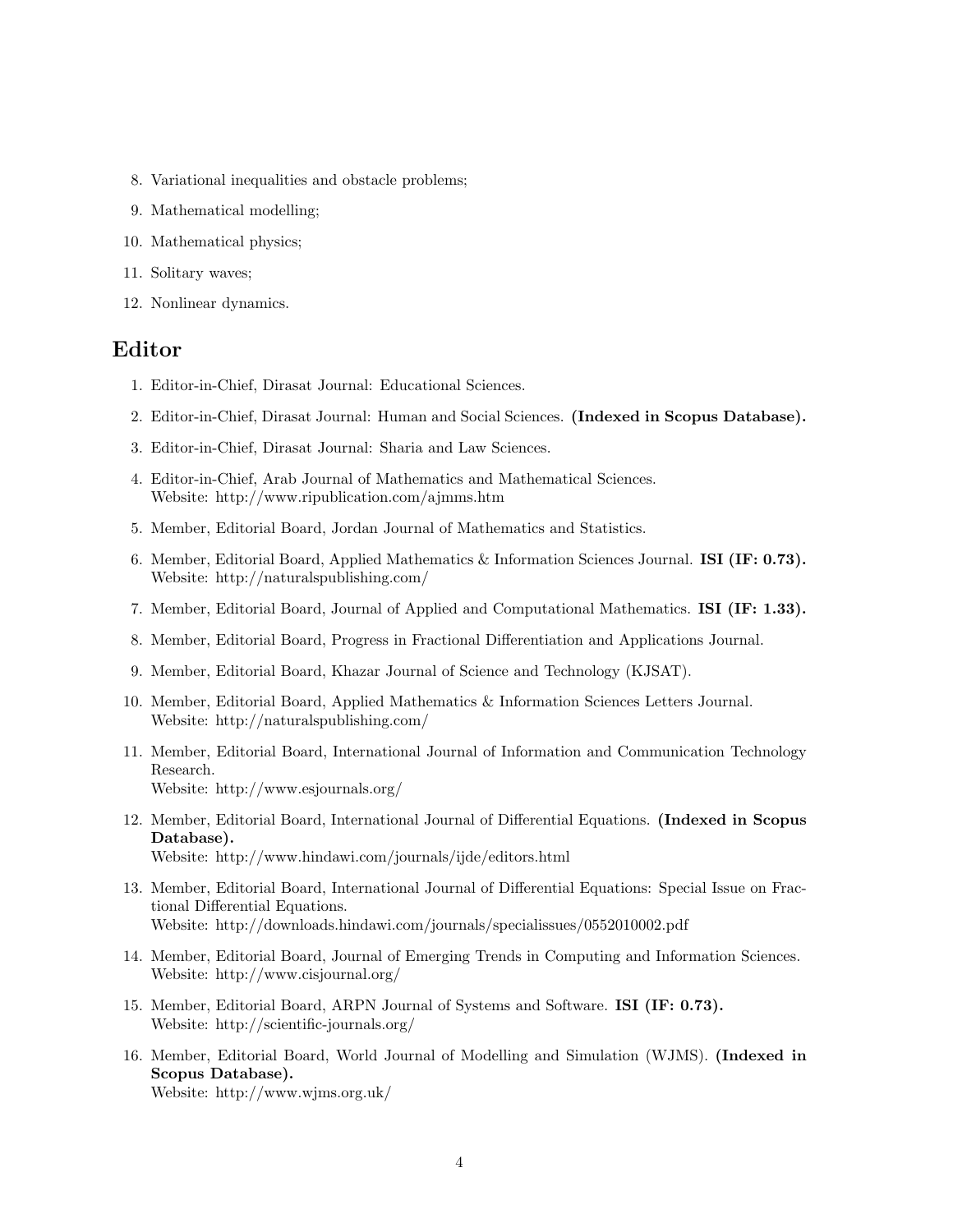- 17. Member, Editorial Board, Communications in Fractional Calculus: Mathematics, Physics and Mechanics. Website: http://www.nonlinearscience.com/
- 18. Member, Editorial Board, Communications in Fractional Calculus. Website: http://www.nonlinearscience.com/
- 19. Member, Editorial Board, Journal of Fractional Calculus and Its Applications. Website: http://www.fcaj.webs.com/
- 20. Member, Editorial Board, International Journal of Computational Mathematics and Numerical Simulation (IJCMNS). Website: http://mcm.edu.cn/ijcmns/othereditors2.htm
- 21. Member, Editorial Board, Journal of Nonlinear and Fractional Phenomena in Science and Engineering. Website: http://www.jnfpse.com/index.htm
- 22. Member, Editorial Board, Fractional Dynamic Systems Journal. Website: http://fds.ele-math.com/
- 23. Member, Editorial Board, Applied Mathematics & Information Sciences Journal. Website: http://amis.dixiewpublishing.com/
- 24. Member, Editorial Board, Jordan Engineers Association Journal of Electrical Engineering (JEA-JEE).
- 25. Member, Editorial Board, International Review of Pure and Applied Physics Journal.
- 26. Member, Editorial Board, International Journal of Nonlinear Dynamical Systems and Chaos(IJNDSC). Website: http://www.gbspublisher.com/ijndsc1.htm
- 27. Member, Editorial Board, International Journal of Nonlinear Dynamics in Engineering and Sciences. Website:http://www.serialspublications.com/
- 28. Member, Editorial Board, Mutah Journal for Scientific Research, 2004-2005. Website: http://www2.mutah.edu.jo/dar/arabic/abstracs/edibo05s.htm
- 29. Member, Editorial Board, Communications in Numerical Analysis. Website: http://www.ispacs.com/cna/
- 30. Member, Editorial Board, International Journal of Applied Mathematical Research (IJAMR). Website: http://www.sciencepubco.com/index.php/ijamr
- 31. Member, Editorial Board, Conference Papers in Mathematics Journal. Website: http://www.cpis.com/journals/mathematics/
- 32. Member, Editorial Board, Malaya Journal of Matematik [MJM]. Website: http://jml2012.indexcopernicus.com/Malaya+Journal+of+Matematik,p2794,3.html
- 33. Member, Editorial Board, Applied Mathematics and computational Intelligence Website: http://amci.unimap.edu.my/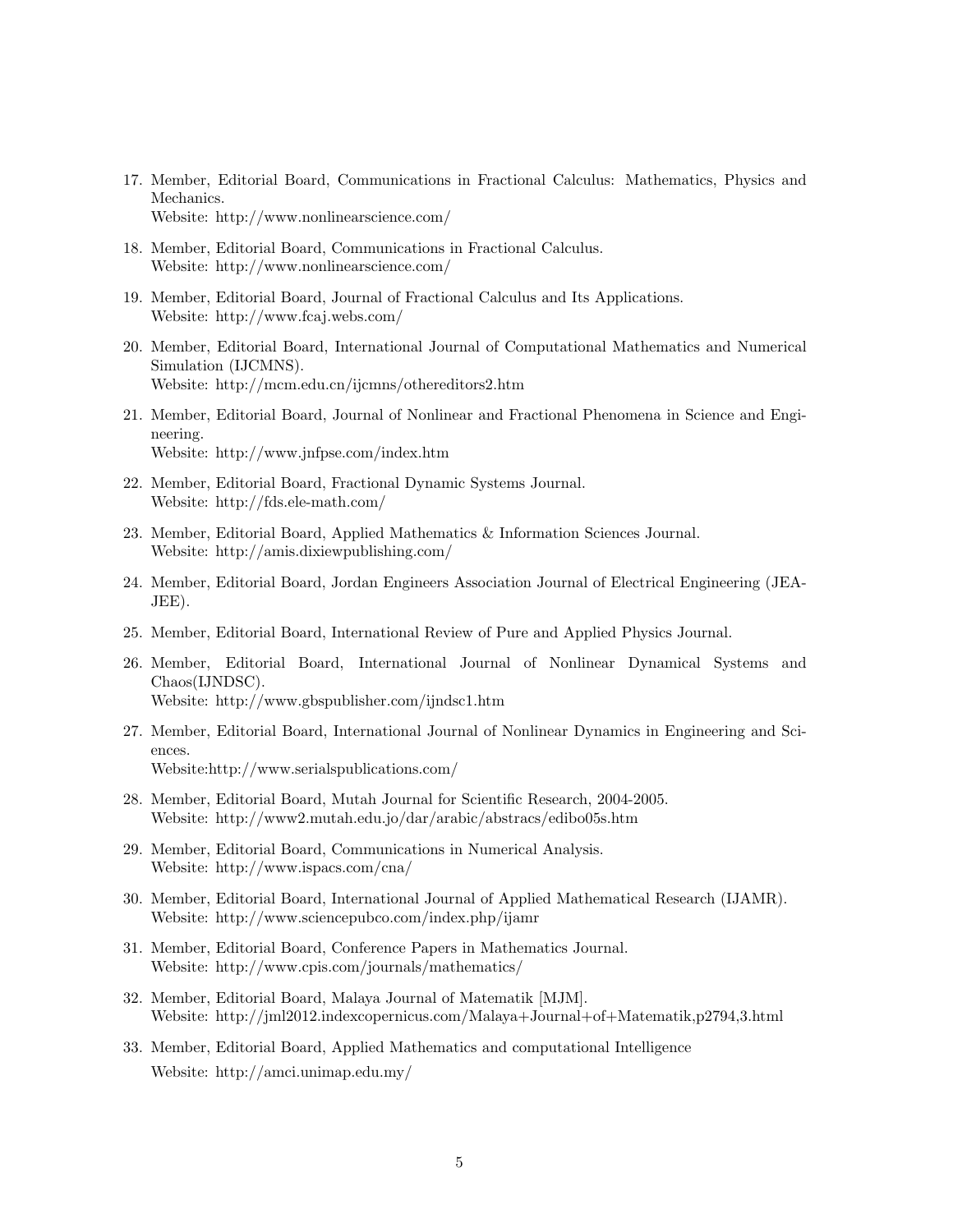## Reviewer

- Journal of Computational and applied Mathematics.
- Journal of Mathematical Analysis and Applications.
- Physics Letters A.
- Physica Scripta.
- Electronic Journal of Differential Equations.
- Communications in Nonlinear Science and Numerical Simulation.
- Chaos, Solitons & Fractals.
- Journal of Applied Analysis.
- Arabian Journal for Science and Engineering.
- Computers and Mathematics with Applications.
- International Journal of Computer Mathematics.
- Journal of Applied Mathematics.
- International Journal of Mathematics and Mathematical Sciences.
- Numerical Methods for Partial Differential Equations.
- Referee for several international and local journals.

## Membership

- 1. Member of the International Who's Who, since 2006.
- 2. Member of the Jordanian Mathematics Society, since 1991.
- 3. Member of the Exactive Committee of the Jordanian Mathematics Society, 1994-1996.
- 4. Member of the British Society of Rheology, since 1989.
- 5. Member of Newton Institute of Non-Newtonian Fluid Mechanics. University of Wales.
- 6. Member of the American Mathematical Society, since 1996.
- 7. Leader of Jordan Research Group in Applied Mathematics (JRGAM), Jordan, 2005 − Present.
- 8. Member of the fractional calculus and its applications cuminuty. http:http://www.tuke.sk/podlubny/fc.html
- 9. Member of the Research Group in Mathematical Inequalities and Applications (RGMIA).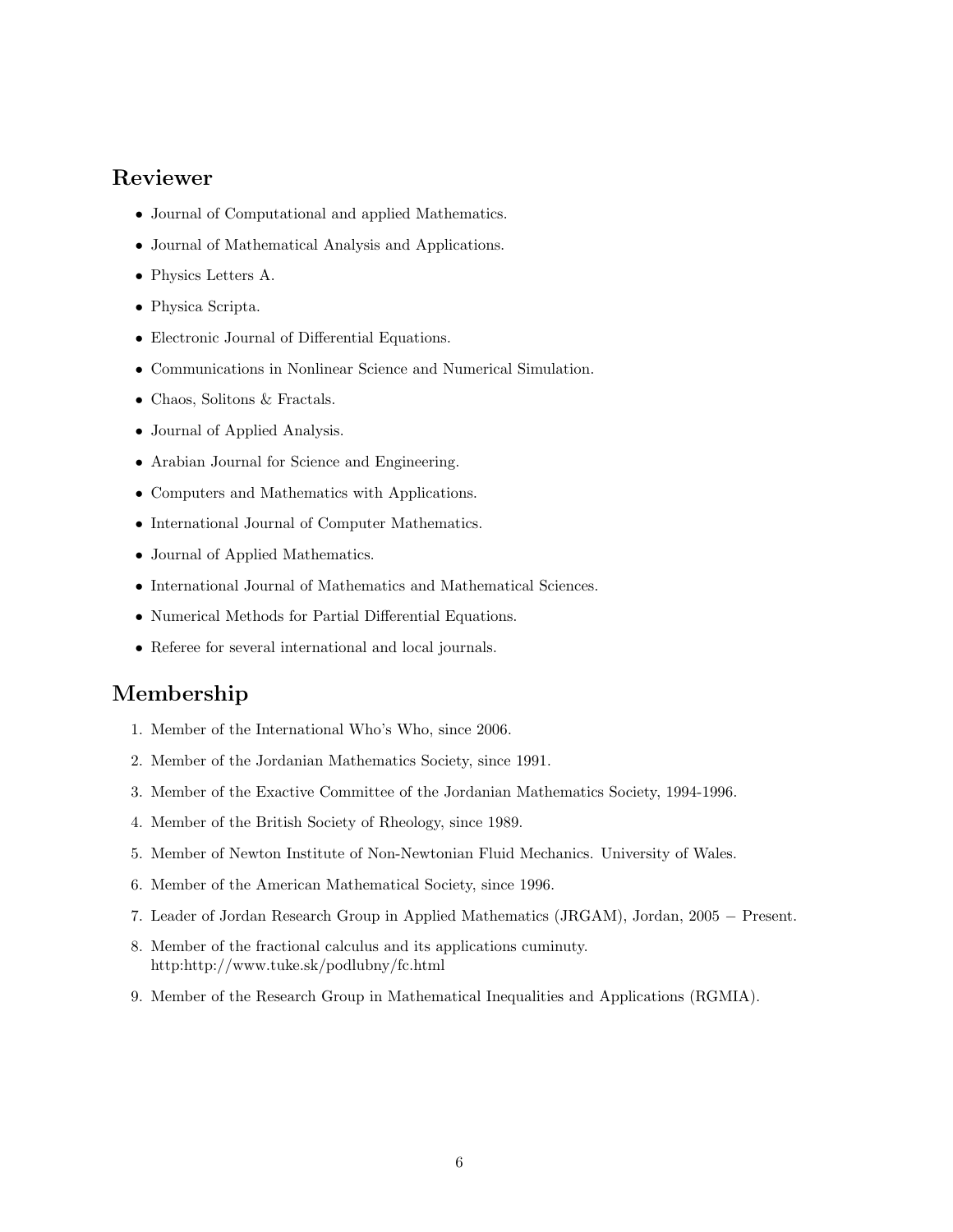## Committee Service

Coordinator and Member of Several Internal Committees at the Following Universities:

- Mutah University: 1991-2000, 2004-2006 and 2007-2009.
- Yarmouk University: 2000-2001.
- United Arab Emirates University: 2001-2004.
- Qatar University: 2006-2007.
- The University of Jordan: 2009-present.
- Outside Universities:
	- 1. Member of the Committee for Maths. Department of Irbid Private Univ.
	- 2. Member of the Committee for Maths. Department of Zarqa Private Univ.
	- 3. Member of the Committee for Maths. Department of Ziatounah Private Univ.
	- 4. Coordinator of the Committee for Maths. Department of Jadara Private Univ.
	- 5. Referee for Research Papers Publish in Various Journals.
	- 6. Member of a Defense exam Committee for Several Master Theses in Jordan Universities.
	- 7. Chaired a Session of the Third Jordanian Mathematics Conference, 1996.
	- 8. Chaired a Session of the Fifth Annual U. A. E. University Conference, 2004.
	- 9. Chaired a Session of the Recent Advances in Mathematics Conference, India, 2004.
	- 10. Member of the Exactive Committee of Qualification Exam at Jordan Universities.
	- 11. Chaired a Session of The Third Conferences On Research And Education In Mathematics, Malaysia 2007.
	- 12. Member of the Organizing Committee of The 2nd International Symposium on Nonlinear Dynamics, Shanghai, China, 2007.
	- 13. Chaired a Mini-Symposium in The 2nd International Symposium on Nonlinear Dynamics, Shanghai, China, 2007.
	- 14. Member of the International Program Committee of The Third IFAC Workshop on Fractional Differentiation and its Applications, Turkey, 2008.
	- 15. Member of the International Program Committee of The Fourth IFAC Workshop on Fractional Differentiation and its Applications, Spain, 2010.
	- 16. Member of the International Program Committee of The Fourth IFAC Workshop on Fractional Differentiation and its Applications, China, 2012.

## Computer Skills

- 1. Mathematical Software: Mathematica, Fortran, Maple, Matlab.
- 2. Typesetting Software: Tex, LaTeX, Scientific Workplace, MicroSoft Word.
- 3. MCDL: Mutah Computer Drive License.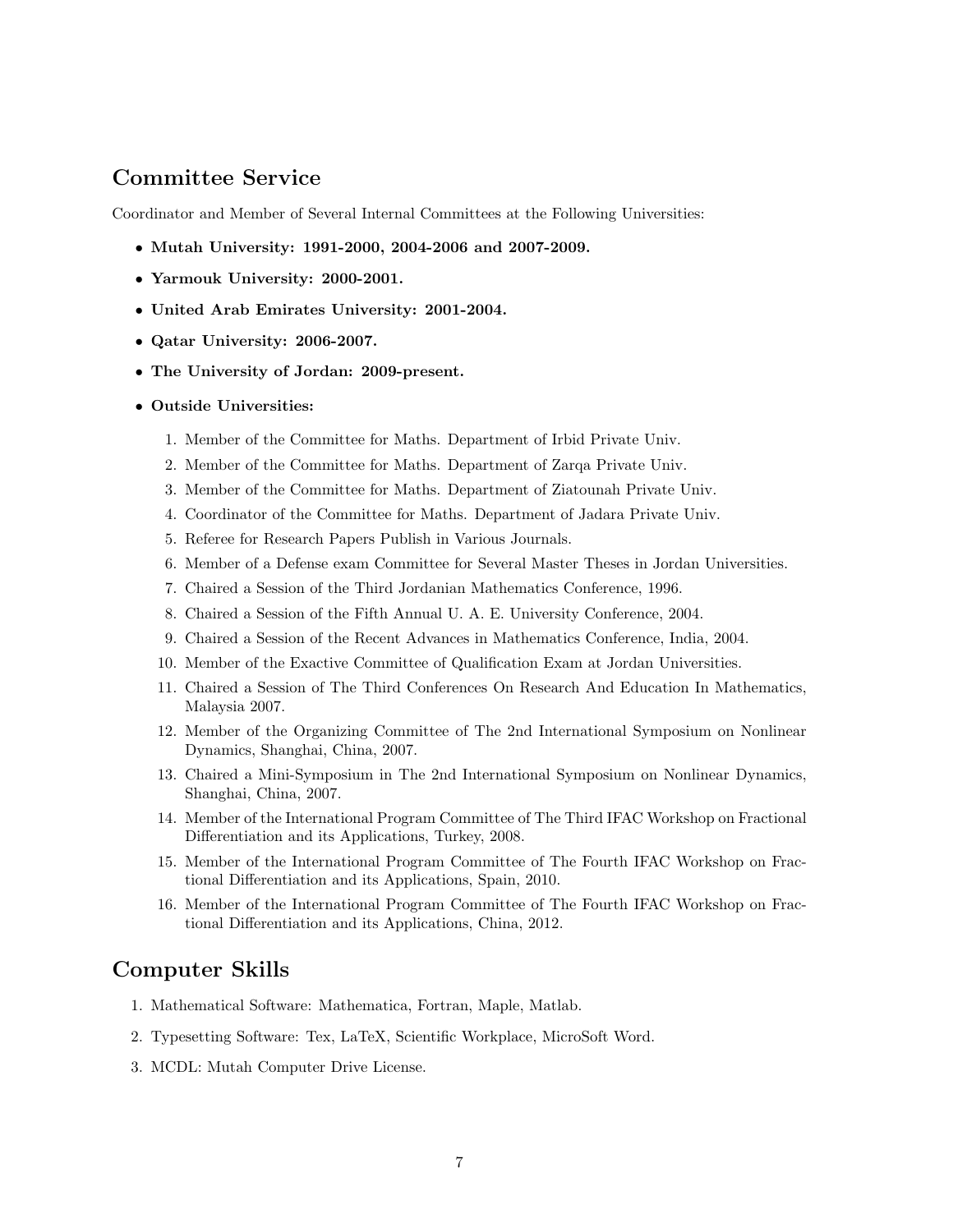### Published and Accepted Papers

- Remark 1. ISI: The Journal is Listed in Thomson Reuters ISI Web of Knowledge.
- Remark 2. IF: The Impact Factor for the Journal According to Journal Citation Reports (JCR) Released by Thomson Reuters (ISI).
- Remark 3. Scopus: The Journal is Listed in Scopus Database.
- 1. G. Georgiou, Shaher Momani, M. J. Crochet, and K. Walters, Newtonian and non-Newtonian flow in a channel obstructed by an antisymmetric array of cylinders, Journal of Non-Newtonian Fluid Mechanics, Vol. 40, (1991) 231-260. ISI (IF: 2.536).
- 2. S. Hadid, B. Maseadeh and Shaher Momani, On the existence of maximal and minimal solutions of differential equations of non-integer order, *Journal of Fractional Calculus*, Vol. 9, (1996) 41-44.
- 3. S. B. Hadid, A. A. Ta'ani and S. M. Momani, Some existence theorems on differential equations of generalized order through a fixed-point theorem, Journal of Fractional Calculus, Vol. 9, (1996) 45-49.
- 4. B. Maseadeh, S. Momani and S. Hadid, Solutions of differential equations of non-integer order in  $L^2$  and C spaces, Mutah Journal for Research and Studies, Vol.  $12(1)$ , (1997) 169-181.
- 5. Shaher Momani, The flow of non-Newtonian fluids through corrugated pipes, Mu'tah Journal for Research and Studies, Vol. 12(4), (1997) 91-112.
- 6. S. Momani and S. Hadid, An algorithm for numerical solutions of fractional order differential equations, Journal of Fractional Calculus , Vol. 15, (1998) 61-66.
- 7. S. M. Momani and K. Walters, The flow of non-Newtonian fluids through curved pipes,  $Al$ -Dirasat Journal, Vol.  $26(1)$ , (1999) 74-87.
- 8. S. M. Momani, On existence of solutions of a system of ordinary differential equations of fractional order, Far East Journal of Mathematical Sciences (FJMS), Vol. 1(2), (1999) 265-270. (Scopus).
- 9. S. M. Momani, Variation of solutions of differential equations of non-integer order with respect to initial condition and parameters, Far East Journal of Mathematical Sciences (FJMS), Vol. 1(3), (1999) 423-428. (Scopus).
- 10. **S. M. Momani**, Stress distribution and pressure gradient of non-Newtonian fluids through converging ducts, Mu'tah Lil-Buhooth Wa Al-Dirasat Journal, Vol. 15(1), (2000) 9-26.
- 11. S. M. Momani, Local and global uniqueness theorems on differential equations of non-integer order via Gronwall's and Bihari's inequalities, Revista Technica Journal, Vol. 23(1), (2000) 66-69. ISI (IF: 0.033).
- 12. Shaher Momani, Numerical solution of differential equations of non-integer order by the generalized difference method, Al-Zarqa Private University Journal, Vol. 2(1), (2000) 1-7.
- 13. S. M. Momani, On the existence of  $\varepsilon$ -approximate solutions of differential equations of noninteger order, PanAmerican Mathematical Journal, Vol. 10(3), (2000) 61-69. (Scopus).
- 14. Shaher M. Momani, Local and global existence theorems on fractional integro-differential equations, Journal of Fractional Calculus, Vol. 18, (2000) 81-86.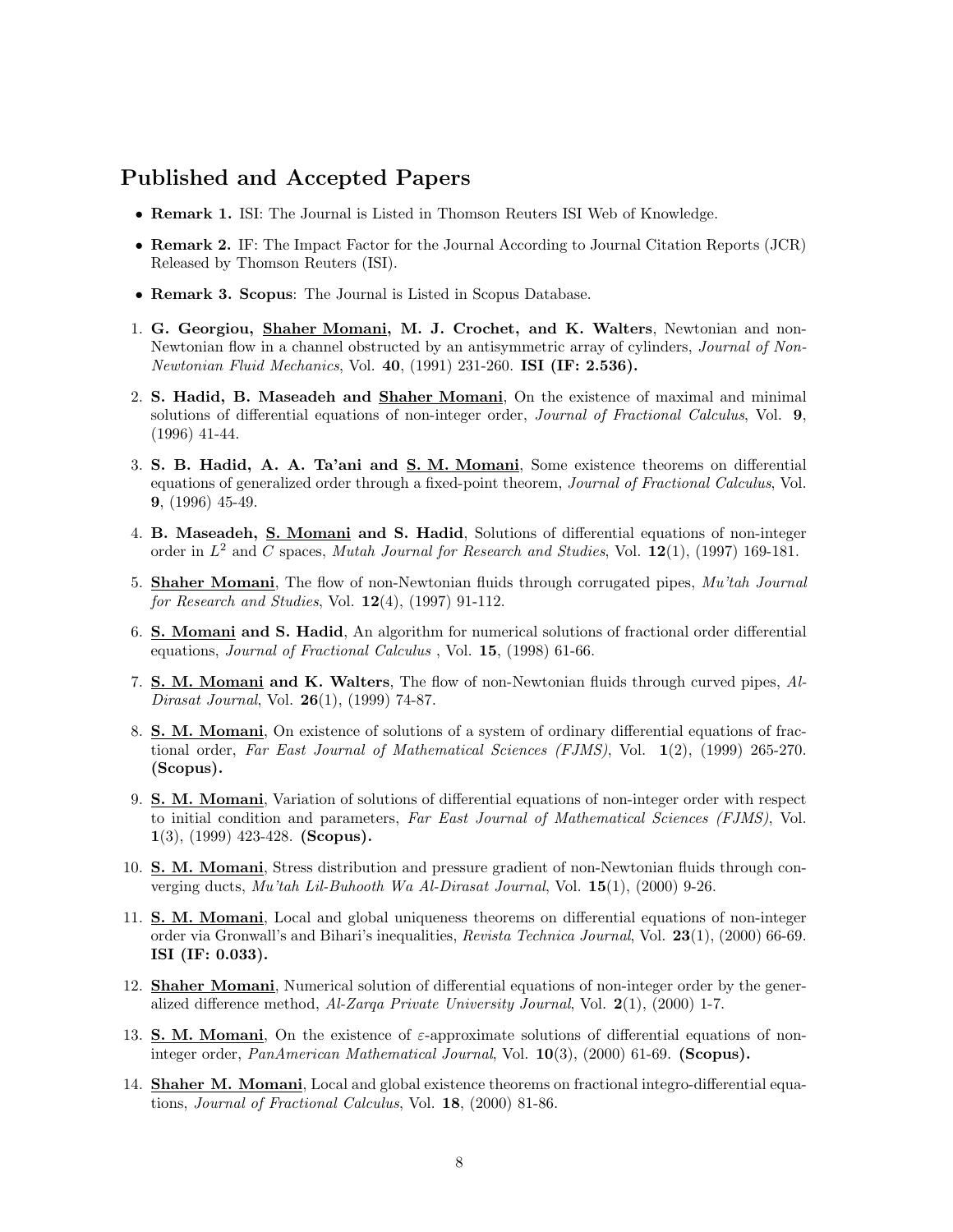- 15. Shaher M. Momani and Reyad El-Khazali, On the existence of extremal solutions of fractional integro-differential equations, Journal of Fractional Calculus, Vol. 18, (2000) 87-92.
- 16. S. M. Momani, The flow of non-Newtonian fluids through rotating pipes, Al-Manara Journal, Vol. 7(1) (2001), 9-25.
- 17. Shaher Momani, Some existence theorems on fractional integro-differential equations, Abhath Al-Yarmouk Journal, Vol. 10(2B), (2001) 435-444.
- 18. S. M. Momani and S. B. Hadid, Asymptotic behaviour of the maximal and minimal solutions of differential equations of non- integer order, Far East Journal of Mathematical Sciences (FJMS), Vol. 6(1), (2002) 31-39.(Scopus).
- 19. S. M. Momani and S. B. Hadid, Dependence of solutions of differential equations of noninteger order on initial conditions and parameters, Al-Manara Journal, Vol. 9(2), (2003) 69-76.
- 20. Reyad El-Khazali, Shaher Momani, Stability analysis of composite fractional systems,  $In$ ternational Journal of Applied Mathematics, Vol.  $12(1)$ ,  $(2003)$  73-85. **ISI** (**IF: 1.42**).
- 21. S. M. Momani and S. B. Hadid, On the inequalities of integro-differential fractional equations, International Journal of Applied Mathematics, Vol.  $12(1)$ , (2003) 29-37. ISI (IF: 1.42).
- 22. S. M. Momani and S. B. Hadid, Some comparison results for integro-fractional differential inequalities, Journal of Fractional Calculus, Vol. 24, (2003) 37-44.
- 23. S. M. Momani, S. B. Hadid and Z. M. Alawaneh, Some analytical properties of solutions of differential equations of the noninteger order, International Journal of Mathematics and Mathematical Sciences, Vol. 2004(13), (2004) 697-701. (Scopus).
- 24. Shaher Momani, Analytical solutions of strongly non-linear oscillators by the decomposition method, International Journal of Modern Physics C (IJMPC), Vol. 15(7), (2004) 967-979. ISI (IF: 1.171).
- 25. Shaher Momani and Samir Hadid, Lyapunov stability solutions of fractional integrodifferential equations, International Journal of Mathematics and Mathematical Sciences, Vol. 2004(47), (2004) 2503-2507. (Scopus).
- 26. Shaher Momani and Kamel Al-Khaled, Numerical solutions for systems of fractional differential equations by the decomposition method, Applied Mathematics and Computation, Vol. 162(3), (2005) 1351-1365. ISI (IF: 1.738).
- 27. S. M. Momani and S. B. Hadid, On the continuous dependence of solutions of integrofractional differential equations with respect to initial conditions, Nonlinear Functional Analysis and Applications, Vol. 10(3), (2005) 379-386.
- 28. Kamel Al-Khaled and Shaher Momani, An approximate solution for a fractional diffusionwave equation using the decomposition method, *Applied Mathematics and Computation*, Vol. 165(2), (2005) 473-483. ISI (IF: 1.738).
- 29. Shaher Momani, Analytical approximate solution for fractional heat-like and wave-like equations with variable coefficients using the decomposition method, Applied Mathematics and Computation, Vol. 165(2), (2005) 459-472. ISI (IF: 1.738).
- 30. Shaher Momani, Khaled Moadi and Muhammad Aslam Noor, Modified decomposition method for solving a system of third-order obstacle problems, International Journal of Pure and Applied Mathematics, Vol. 21(1), (2005) 97-107. (Scopus).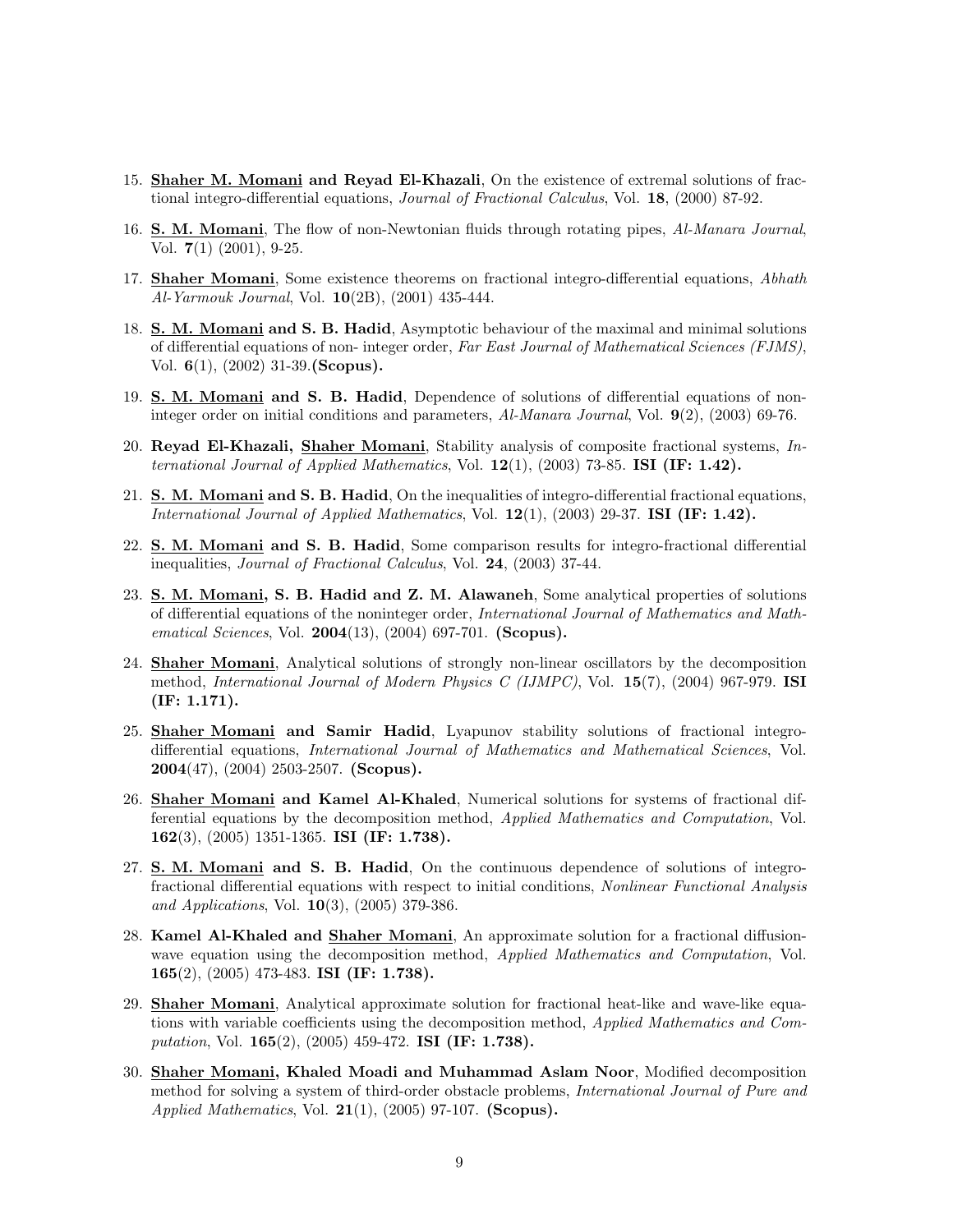- 31. Shaher Momani, An explicit and numerical solutions of the fractional KdV equation, Mathematics and Computers in Simulation, Vol. 70(2), (2005) 110-118. **ISI (IF: 1.218).**
- 32. Shaher Momani, A numerical scheme for the solution of Sivashinsky equation, Applied Mathematics and Computation, Vol. 168(2), (2005) 1273-1280. **ISI (IF: 1.738).**
- 33. Shaher Momani, Analytic and approximate solutions of the space- and time-fractional telegraph equations, Applied Mathematics and Computation, Vol.  $170(2)$ , (2005) 1126-1134. ISI (IF: 1.738).
- 34. Kamel Al-Khaled, Shaher Momani and Ahmed Alawneh, Approximate wave solutions for a generalized Benjamin-Bona-Mahoy-Burgers equation, Applied Mathematics and Computation, Vol. 171(1), (2005) 281-292. ISI (IF: 1.738).
- 35. Muhammad Aslam Noor, S. K. Mishra and Shaher Momani, Properties of approximate preinvex functions, Nonlinear Analysis Forum Journal, Vol. 10(2), (2005) 1-9.
- 36. Shaher Momani and Salah Abuasad, Application of He's variational iteration method to Helmholtz equation, *Chaos, Solitons & Fractals*, Vol. 27(5), (2006) 1119-1123. **ISI (IF: 1.455).**
- 37. Zaid Odibat and Shaher Momani, Application of variational iteration method to nonlinear differential equations of fractional order, International Journal of Nonlinear Science and Numerical Simulation, Vol.  $7(1)$ ,  $(2006)$  27-34. **ISI** (**IF: 0.622**).
- 38. Shaher Momani, Non-perturbative analytical solutions of the space- and time-fractional Burgers equations, Chaos, Solitons & Fractals, Vol. 28(4), (2006) 930-937. ISI (IF: 1.455).
- 39. Shaher Momani, Khaled Moadi and Muhammad Aslam Noor, Decomposition method for solving fourth order obstacle problems, Applied Mathematics and Computation, Vol. 175(2), (2006) 923-931. ISI (IF: 1.738).
- 40. **Shaher Momani**, Solving a system of second-order obstacle problems a modified decomposition method, Applied Mathematics E-Notes, Vol. 6, (2006) 141-147. (Scopus).
- 41. Shaher Momani and Zaid Odibat, Analytical approach to linear fractional partial differential equations arising in fluid mechanics, *Physics Letters A*, Vol.  $355$ ,  $(2006)$   $271-279$ . **ISI** (**IF:** 1.772).
- 42. Shaher Momani and Zaid Odibat, Analytical solution of a time-fractional Navier-Stokes equation by Adomian decomposition method, Applied Mathematics and Computation, Vol. 177, (2006) 488-494. ISI (IF: 1.738).
- 43. Shaher Momani and Khaled Moadi, A reliable algorithm for solving fourth-order boundary value problems, Journal of Applied Mathematics and Computing, Vol. 22(3), (2006) 185-197. (Scopus).
- 44. Ziad Odibat and Shaher Momani, Approximate solutions for boundary value problems of time-fractional wave equation, Applied Mathematics and Computation, Vol. 181(1), (2006) 767- 774. ISI (IF: 1.738).
- 45. Shaher Momani and Rami Qaralleh, An efficient method for solving systems of fractional integro-differential equations, Computers and Mathematics with Application, Vol. 52(3-4), (2006) 459-470. ISI (IF: 1.531).
- 46. Ziad Odibat and Shaher Momani, Analytical spherically symmetric solution for the timefractional Navier-Stokes equation, Advances in Theoretical and Apllied Mathematics (ATAM), Vol. 1(2), (2006) 97-107.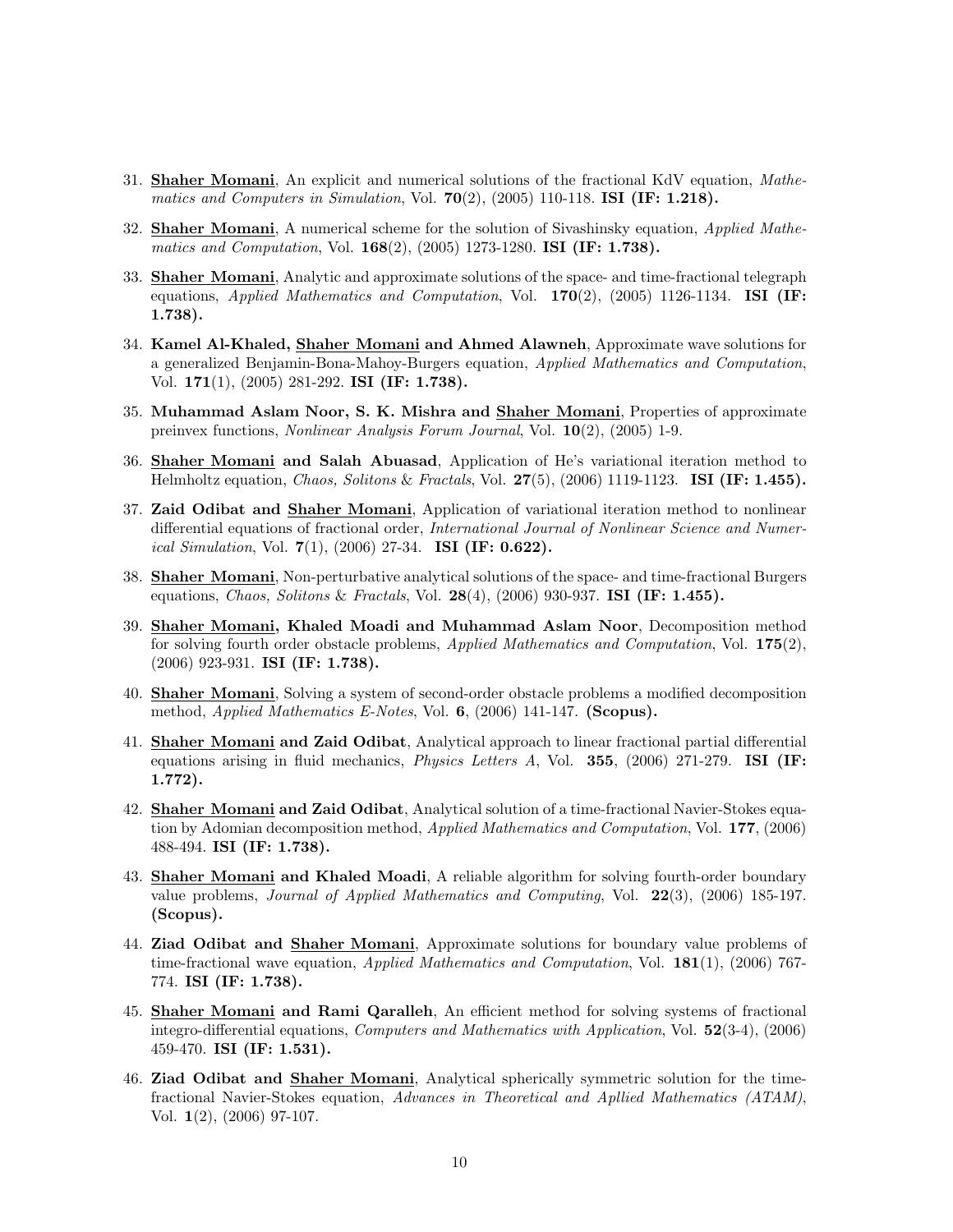- 47. Shaher Momani and Muhammad Aslam Noor, Numerical methods for fourth-order fractional integro-differential equations, Applied Mathematics and Computation, Vol. 182(1), (2006) 754-760. ISI (IF: 1.738).
- 48. **Shaher Momani**, A numerical scheme for the solution of multi-order fractional differential equations, Applied Mathematics and Computation, Vol.  $182(1)$ , (2006) 761-770. ISI (IF: 1.738).
- 49. Shaher Momani and Nabil Shawagfeh, Decomposition method for solving the fractional Riccati differential equation, Applied Mathematics and Computation, Vol. 182(2), (2006) 1083- 1092. ISI (IF: 1.738).
- 50. Shaher Momani and Rami Qaralleh, Analytical approximate solution for a nonlinear fractional integro-differential equation, Nonlinear Analysis Forum Journal, Vol. 11(2), (2006) 237- 249.
- 51. Shaher Momani, Salah Abuasad and Zaid Odibat, Variational iteration method for solving non-linear boundary value problems, Applied Mathematics and Computation, Vol. 183, (2006) 1351-1358. ISI (IF: 1.738).
- 52. Shaher Momani, General solutions for the space- and time-fractional diffusion-wave equation, Journal of Physical Sciences, Vol. 10, (2006) 30-43.
- 53. Shaher Momani and Zaid Odibat, Numerical comparison of methods for solving linear differential equations of fractional order, Chaos, Solitons & Fractals, Vol. 31(5), (2007) 1248-1255. ISI (IF: 1.455).
- 54. Shaher Momani, An algorithm for solving a nonlinear fractional convection-diffusion problem, Communications in Nonlinear Science and Numerical Simulation, Vol. 12(7), (2007) 1283-1290. ISI (IF: 2.784).
- 55. Shaher Momani and Zaid Odibat, Numerical approach to differential equations of fractional order, Journal of Computational and Applied Mathematics, Vol. 207(1), (2007) 96-110. **ISI** (**IF:** 1.357).
- 56. Shaher Momani and Zaid Odibat, Fractional Green's function for linear fractional inhomogeneous partial differential equations in fluid mechanics, Journal of Applied Mathematics and Computing, Vol. 24, (2007) 167-178. (Scopus).
- 57. Shaher Momani and Rami Qaralleh, Numerical approximations and Pade approximants for a fractional population growth model, Applied Mathematical Modelling, Vol. 31(9), (2007) 1907- 1914. ISI (IF: 2.350).
- 58. Shaher Momani and Ziad Odibat, Comparison between homotopy perturbation method and the variational iteration method for linear fractional partial differential equations, Computers and Mathematics with Applications, Vol. 54,  $(2007)$  910-919. ISI (IF: 1.531).
- 59. Vedat Suat Erturk and Shaher Momani, Comparing numerical method for solving fourthorder boundary value problems, Applied Mathematics and Computation, Vol. 188, (2007) 1963- 1968. ISI (IF: 1.738).
- 60. Rabha Ibrahim and Shaher Momani, On the existence and uniqueness of solutions of a class of fractional differential equations, Journal of Mathematical Analysis and Applications, Vol. 334(1), (2007) 1-10. ISI (IF: 1.064).
- 61. Shaher Momani and Ziad Odibat, Homotopy perturbation method for nonlinear partial differential equations of fractional order, *Physics Letters A*, Vol. **365**, (2007) 345-350. **ISI** (**IF:** 1.772).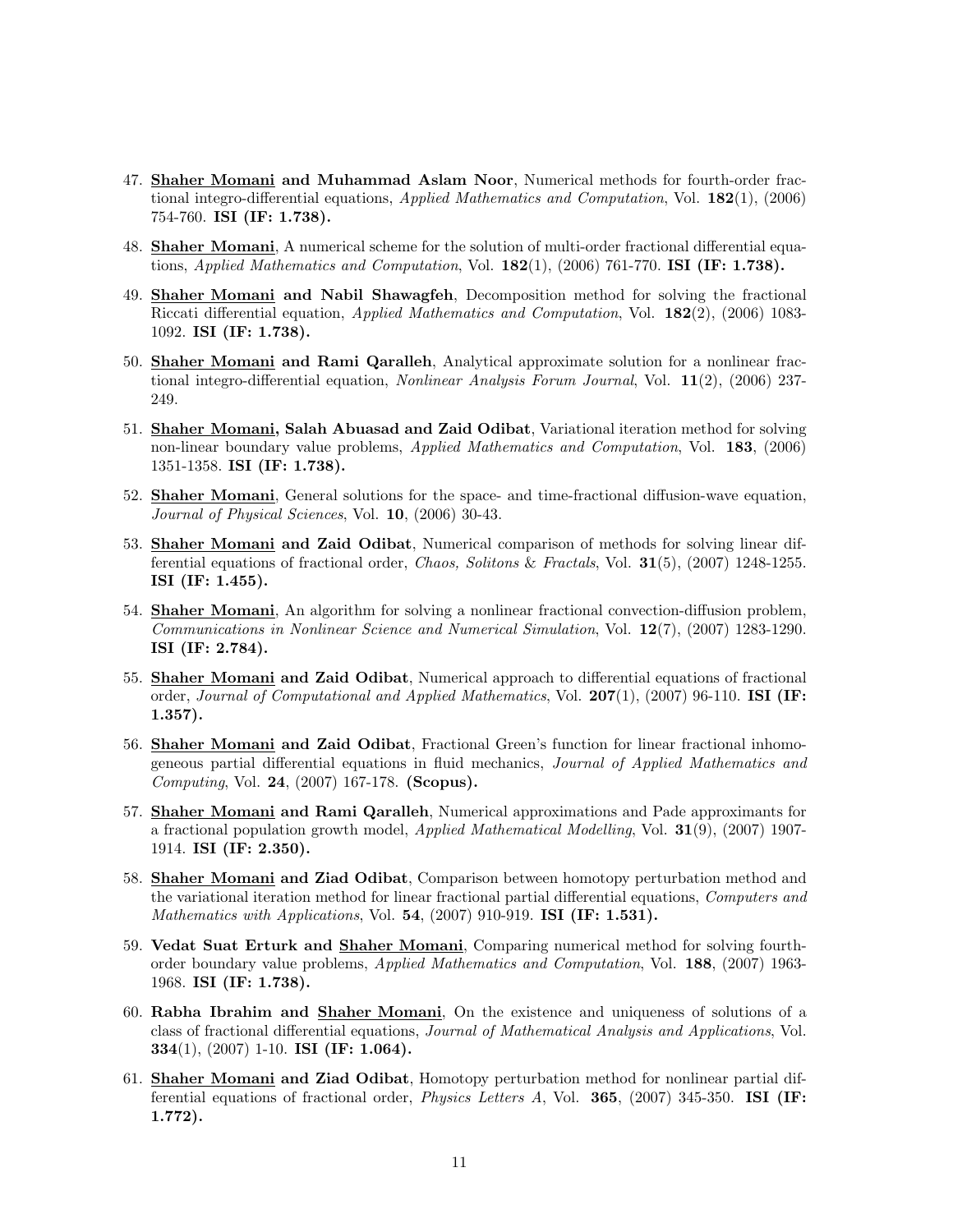- 62. Zaid Odibat and Shaher Momani, A reliable treatment of homotopy perturbation method for Klein-Gordon equations, Physics Letters A, Vol. 365, (2007) 351-357. ISI (IF: 1.772).
- 63. Khalida Inayat Noor, Muhammad Aslam Noor and Shaher Momani, Modified Householder iterative method for nonlinear equations, Applied Mathematics and Computation, Vol. 190, (2007) 1534-1539. ISI (IF: 1.738).
- 64. Shaher Momani and Muhammad Aslam Noor, Numerical comparison of methods for solving a special fourth-order boundary value problem, Applied Mathematics and Computation, Vol. 191, (2007) 218-224. ISI (IF: 1.738).
- 65. Rabha Ibrahim and Shaher Momani, Multiple solutions for multi-order fractional differential equations, Arab Journal of Mathematics and Mathematical Sciences, Vol. 1, (2007) 28-34.
- 66. Shaher Momani, A decomposition method for solving unsteady convection-diffusion problems, Turkish Journal of Mathematics, Vol. 31, (2007) 1-10. ISI (IF: 0.376).
- 67. Vedat Suat Erturk and Shaher Momani, A reliable algorithm for solving tenth-order boundary value problems, *Numerical Algorithms*, Vol.  $44(2)$ ,  $(2007)$  147-158. **ISI** (**IF: 1.241**).
- 68. Zaid Odibat and Shaher Momani, Numerical solution of Fokker-Planck equation with spaceand time-fractional derivtives, *Physics Letters A*, Vol. **369** (2007), 349-358. **ISI** (IF: 1.772).
- 69. Shaher Momani, Zaid Odibat and Vedat Suat Erturk, Generalized differential transform method for solving a space- and time-fractional diffusion-wave equation, Physics Letters A, Vol. 370, (2007) 379-387. ISI (IF: 1.772).
- 70. Hossien Jafari and Shaher Momani, Solving fractional diffusion and wave equations by modified homotopy perturbation method, *Physics Letters A*, Vol.  $370$ , (2007) 388-396. **ISI** (**IF:** 1.772).
- 71. Zaid Odibat and Shaher Momani, Numerical methods for nonlinear partial differential equations of fractional order, *Applied Mathematical modlling*, Vol. 32, (2008) 28-39. ISI (IF: 2.350).
- 72. Shaher Momani and Rabha Ibrahim, On a fractional integral equation of periodic functions involving Weyl-Riesz operator in Banach algebras, Journal of Mathematical Analysis and Applications, Vol. 339, (2008) 1210-1219. ISI (IF: 1.064)
- 73. Zaid Odibat and Shaher Momani, Modified homotopy perturbation method: application to quadratic Riccati differential equation of fractional order, Chaos, Solitons & Fractals, Vol. 36, (2008) 167-174. ISI (IF: 1.455)
- 74. Zaid Odibat and Shaher Momani, A generalized differential transform method for linear partial differential equations of fractional order, Applied Mathematics Letters, Vol. 21, (2008) 194-199. ISI (IF: 2.233)
- 75. Shaher Momani and Ziad Odibat, A novel method for nonlinear fractional partial differential equations: Combination of DTM and generalized Taylor's formula, Journal of Computational and Applied Mathematics, Vol. 220, (2008) 85-95. ISI (IF: 1.357)
- 76. G. H. Erjaee and Shaher Momani, Phase synchronization in fractional differential chaotic systems. Physics Letters A, Vol. 372, (2008) 2350-2354. ISI (IF: 1.772).
- 77. Vedat Suat Erturk Shaher Momani, and Zaid Odibat, Application of generalized differential transform method to multi-order fractional differential equations, Communications in Nonlinear Science and Numerical Simulation, Vol. 13, (2008) 1642-1654. ISI (IF: 2.784).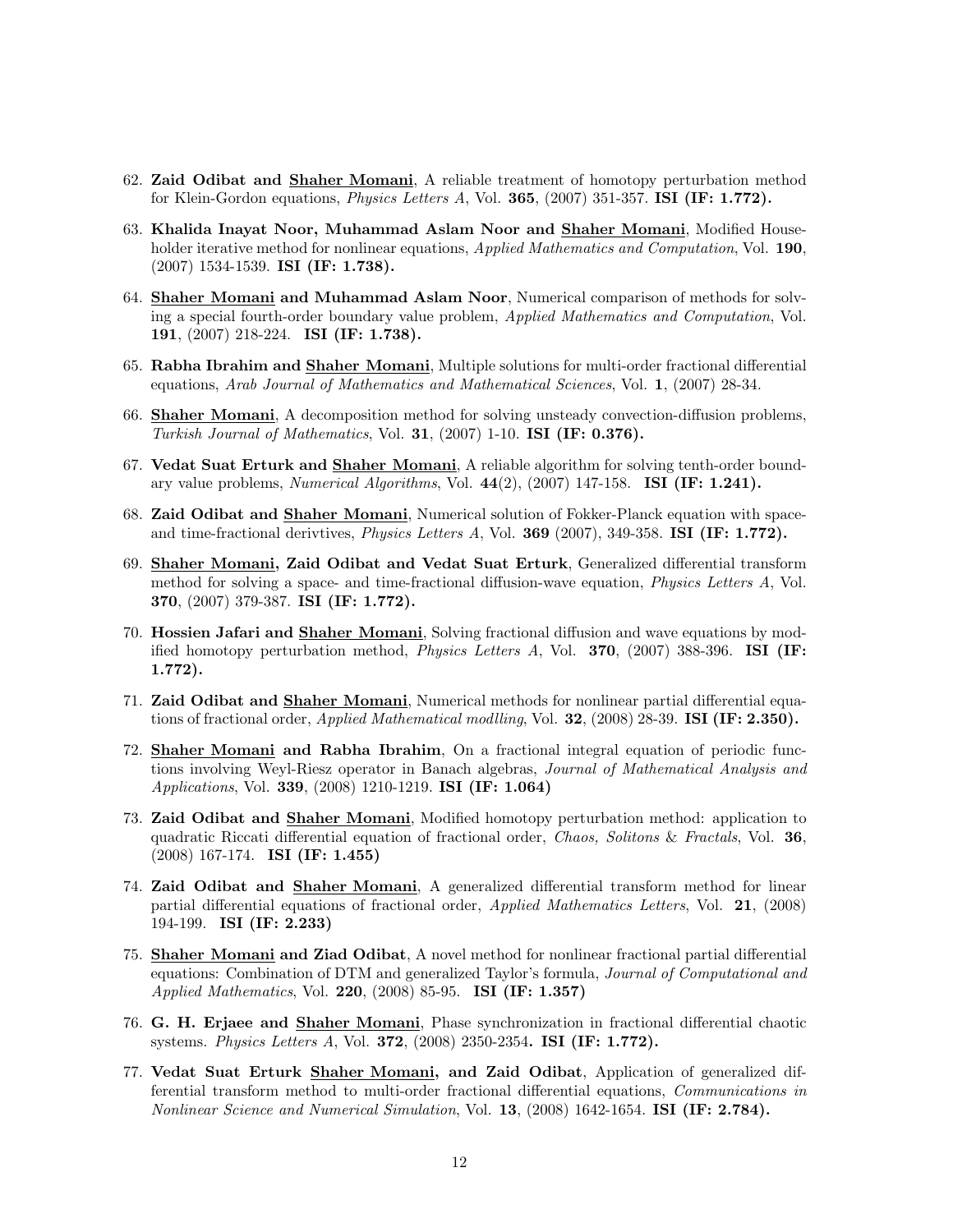- 78. Vedat Suat Erturk and Shaher Momani, Solving systems of fractional differential equations using differential transform method, Journal of Computational and Applied Mathematics, Vol. 215, (2008) 142-151. ISI (IF: 1.357).
- 79. Shaher Momani and Vedat Suat Erturk, Solutions of non-linear oscillators by the modified differential transform method, Computers  $\mathcal{C}$  Mathematics with Applications, Vol. 55, (2008) 833-842. ISI (IF: 1.531).
- 80. Omar Abdulaziz, Ishak Hashim and Shaher Momani, Application of homotopyperturbation method to fractional IVPs, Journal of Computational and Applied Mathematics, Vol. 216, (2008) 574-584. ISI (IF: 1.357).
- 81. Omar Abdulaziz, Ishak Hashim and Shaher Momani, Solving systems of fractional differential equations by homotopy-perturbation method. Physics Letters A, Vol. 372, (2008) 541-549. ISI (IF: 1.772).
- 82. Zaid Odibat, Shaher Momani and Vedat Suat Erturk, Generalized differential transform method: Application to differential equations of fractional order, Applied Mathematics and Computation, Vol. 197, (2008) 467-477. ISI (IF: 1.738).
- 83. Omar Jaradat, Ahmad Al-Omari and Shaher Momani, Existence of the mild solution for fractional semilinear initial value problems, *Nonlinear Analysis Journal: Theory, Methods*  $\mathcal{B}$ Applications, Vol. 69, (2008) 3153-3159. **ISI (IF: 1.192).**
- 84. Shaher Momani, Ziad Odibat and Ahmed Alawneh, Variational iteration method for solving the space- and time-fractional KdV equation, Numerical Methods for Partial Differential Equations Journal, Vol. 24(1), (2008) 262-271. ISI (IF:  $1.079$ ).
- 85. Shaher Momani and Vedat Suat Erturk, A numerical scheme for the solution of viscous Cahn-Hilliard equation, Numerical Methods for Partial Differential Equations Journal, Vol. 24(2), (2008) 663-669. ISI (IF: 1.079).
- 86. Shaher Momani and Ziad Odibat, Numerical solutions of the space-time fractional advectiondispersion equation, Numerical Methods for Partial Differential Equations Journal,Vol. 24, (2008) 1416-1429. ISI (IF: 1.079).
- 87. Zaid Odibat and Shaher Momani, Analytical comparison between the homotopy perturbation method and variational iteration method for differential equations of fractional order, International Journal of Modern Physics B, Vol. 22, (2008) 4041-4058. ISI (IF: 0.736).
- 88. Shaher Momani and Vedat Suat Erturk, Solving a system of fourth-order obstacle boundary value problems by differential transform method, Kybernetes, Vol. 73(2), (2008) 315-325. ISI (IF: 0.811).
- 89. M. S. Chowdhury, Ishak Hashim and Shaher Momani, The multistage homotopyperturbation method: A powerful scheme for handling the Lorenz system, Chaos, Solitons & Fractals, Vol. 40, (2009) 1929-1937. ISI (IF: 1.455).
- 90. Ishak Hashim, Omar Abdulaziz and Shaher Momani, Homotopy analysis method for fractional IVPs, Communications in Nonlinear Science and Numerical Simulation, Vol. 14, (2009) 674-784. ISI (IF: 2.784).
- 91. Shaher Momani, Omar Jaradat and Rabha Ibrahim, Numerical approximations of a dynamic system containing fractional derivatives. Journal of Applied Sciences, Vol. 8(6), (2008) 1079-1084.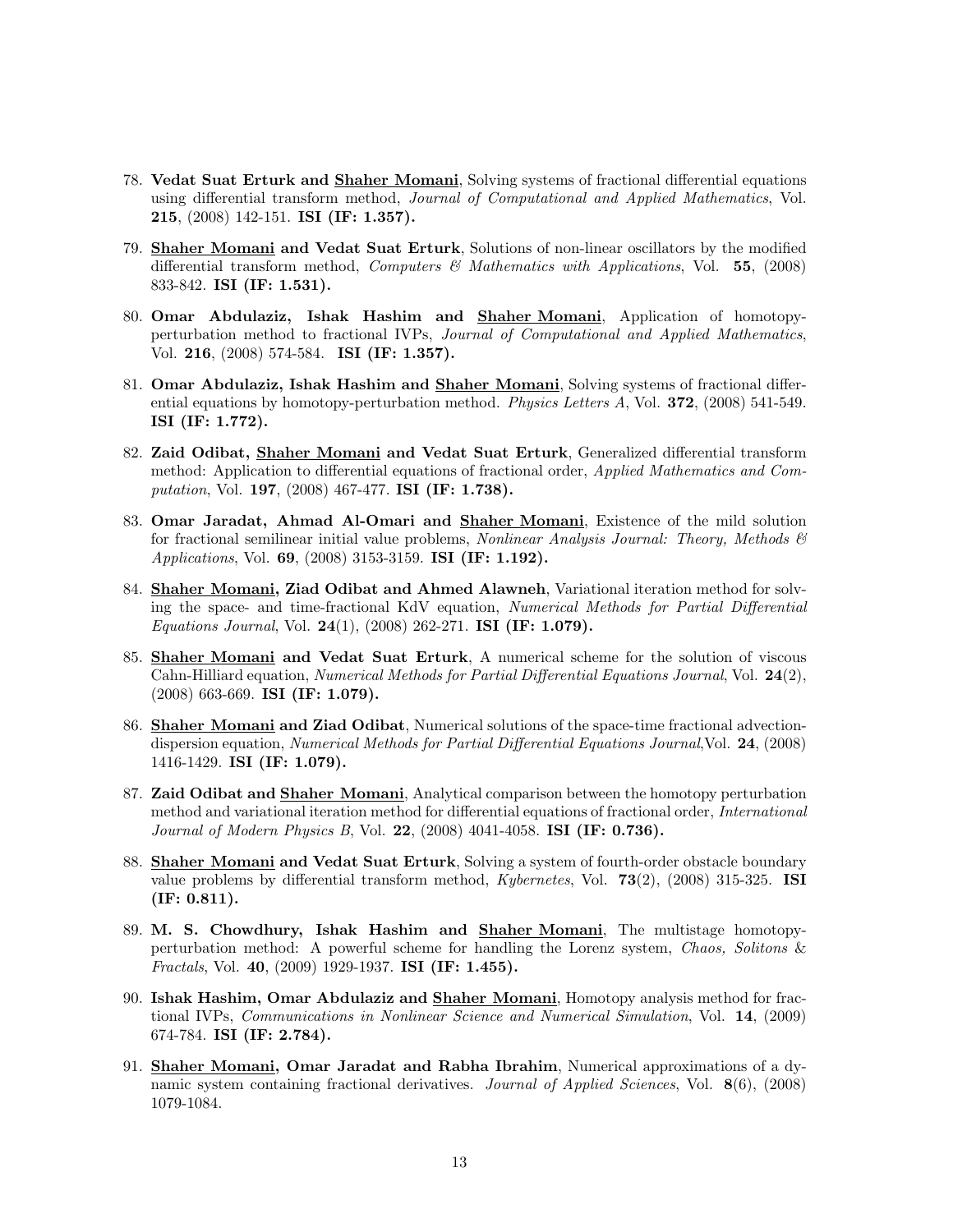- 92. Shaher Momani and Hossein Jafari, Numerical study of systems of fractional differential equations by the decomposition method. Southeast Asian Bulletin of Mathematics, Vol. 32, (2008) 721-730.
- 93. S. M. Momani, Ahlam Jameel and Sora Al-Azwai, Local and global uniqueness theorems on fractional integro-differential equations via Gronwall's and Bihari's inequalities. Soochow Journal of Mathematics, Vol. 33(4), (2007) 619-627.
- 94. Vedat Suat Erturk and Shaher Momani, Differential transform technique for solving fifthorder boundary value problems, Mathematical and Computational Applications, Vol. 13(2), (2008) 113-121. (Scopus).
- 95. Zaid Odibat and Shaher Momani, An algorithm for the numerical solution of differential equations of fractional order, Journal of Applied Mathematics and Informatics, Vol. 26, (2008) 15-27.
- 96. Shaher Momani, Numerical simulations for the space- and time-fractional partial differential equations, Proceedings of The Third Conferences On Research And Education In Mathematics, Malaysia, (2007) 51-56.
- 97. Vedat Suat Erturk and Shaher Momani, Differential transform method for obtaining positive solutions for two-point nonlinear boundary value problems, International Journal: mathematical Manuscripts (IJMM), Vol. 1(1), (2007) 65-72.
- 98. Shaher Momani, Ziad Odibat and Ishak Hashim, Algorithms for nonlinear fractional partial differential equations: A selection of numerical methods, Topological Methods in Nonlinear Analysis Journal, Vol. 31, (2008) 211-226. ISI (IF: 0.667).
- 99. Zaid Odibat, Shaher Momani and Ahmed Alawneh, Analytic study on time-fractional Schrödinger equations: Exact solutions by GDTM, Journal of Physics: Conference Series, Vol. 96, (2008) 012066. (Scopus).
- 100. Zaid Odibat, Shaher Momani, Applications of variational iteration and homotopy perturbation methods to fractional evolution equations, Topological Methods in Nonlinear Analysis Journal, Vol. 31, (2008) 227-234. ISI (IF: 0.667).
- 101. Shaher Momani, An efficient numerical scheme for solving fractional convection-diffusion problems, International Journal of Computational and Numerical Analysis and Applications, accepted (2007).
- 102. Ziad Odibat, Shaher Momani and Ahmed Alawneh, Approximate analytical solution of the space- and time- fractional Burgers equations, Journal Européen des Systémes Automatisés, Vol. 42(6), (2008) 627-638. (Scopus).
- 103. Shaher Momani and Rabha Ibrahim, Analytical solutions of a fractional oscillator by the decomposition method, International Journal of Pure and Applied Mathematics, Vol. 37(1), (2007) 119-132. (Scopus).
- 104. M. H. Alnasr and Shaher Momani, Application of homotopy perturbation method to singularly perturbed Volterra integral equations. Journal of Applied Sciences, Vol. 8(6), (2008) 1073-1078.
- 105. Ziad Odibat and Shaher Momani, Fractional Green's Function for a Class of Fractional Partial Differential Equations. Journal Européen des Systémes Automatisés, Vol. 42(6), (2008) 639-652. (Scopus).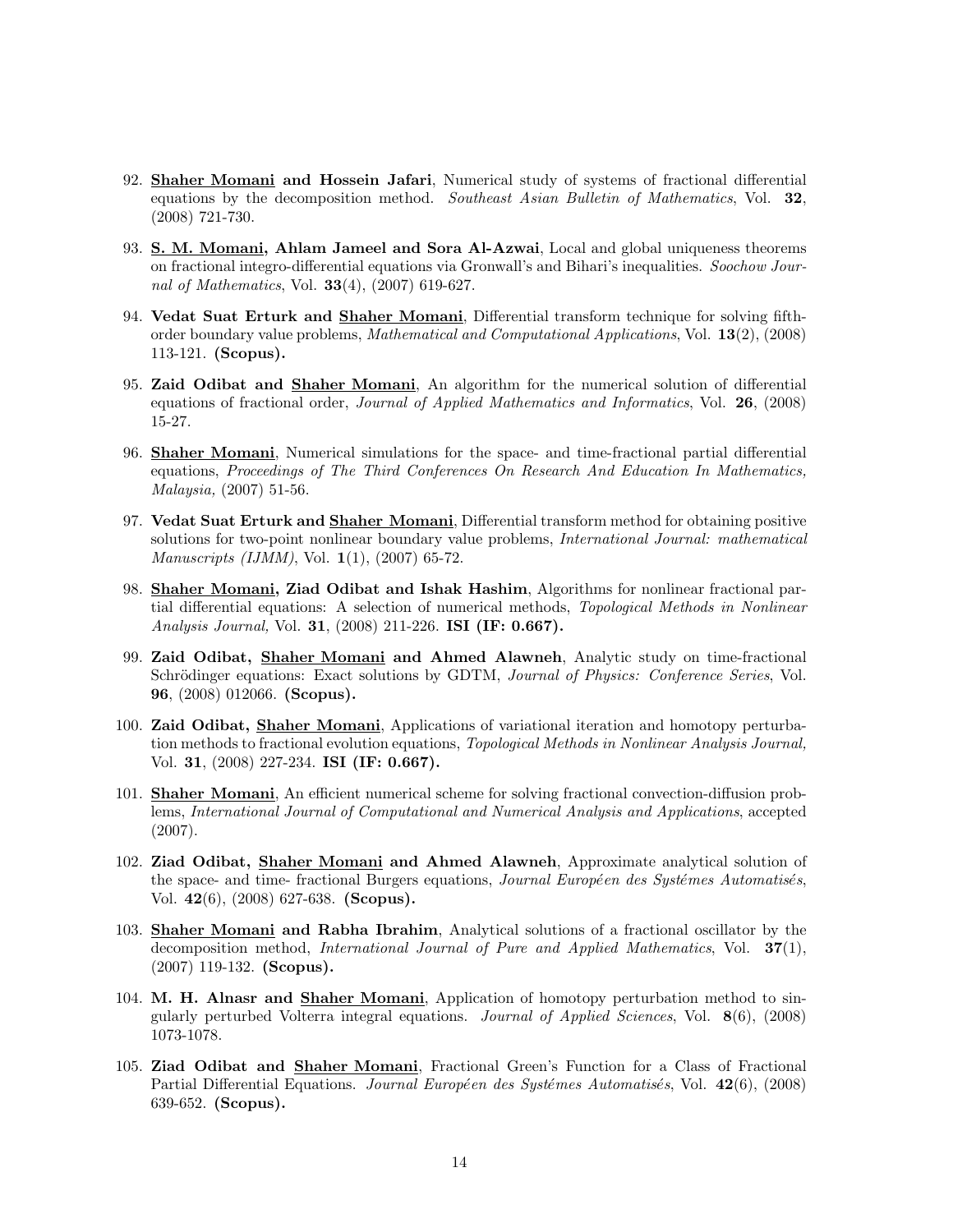- 106. Shaher Momani, Vedat Suat Erturk and Sana Abu-Qurra, An approximation of the analytic solution of the Helmholtz equation. Studies in Nonlinear Sciences, Vol. 1, (2010) 37-40.
- 107. Vedat Suat Erturk and Shaher Momani, Numerical solutions of two forms of Blasius equation on a half-infinite domain. Journal of Algorithms and Computational Technology, Vol.  $2(3)$ , (2008). (Scopus).
- 108. Rabha Ibrahim and Shaher Momani, Upper and lower bounds of solutions for fractional integral equations. Surveys in Mathematics and its Applications, Vol. 24, (2007) 145-156.
- 109. Shaher Momani, G. H. Erjaee and M. H. Alnasr, The modified homotopy perturbation method for handling non-linear oscillators. Computers and Mathematics with Applications, Vol. 58, (2009) 2209-2220. ISI (IF: 1.531).
- 110. Zaid Odibat and Shaher Momani, The variational iteration method: An efficient scheme for handling fractional partial differential equations in fluid mechanics. Computers and Mathematics with Applications, Vol. 58, (2009) 2199-2208. ISI (IF: 1.531).
- 111. Shaher Momani and Muhammad Aslam Noor, Some numerical methods for solving special third-order initial-boundary value problems, Nonlinear Analysis Forum, Vol. 13, (2008) 109-117.
- 112. Shaher Momani, Muhammad Aslam Noor and Syed Tauseef Mohyud-Din, Numerical methods for solving a special sixth-order boundary value problem, Nonlinear Analysis Forum, Vol. 13, (2008) 124-135.
- 113. S.H. Hoseinnia, A. Ranjbar and Shaher Momani, Using enhanced homotopy perturbation method in fractional differential equation via deforming the linear part, Computers and Mathematics with Applications, Vol. 56,  $(2008)$  3138-3149. ISI (IF: 1.531).
- 114. S. H. Hosseinnia, R. Ghaderi, A. Ranjbar N., M. Mahmoudian and Shaher Momani, Sliding mode synchronization of an uncertain fractional order chaotic system, Computers and Mathematics with Applications, Vol. 59, (2010) 1637-1643. ISI (IF: 1.531).
- 115. E. Naseri, R. Ghaderi, A. Ranjbar, J. Sadati, M. Mahmoudian, S. H. Hosseinnia and Shaher Momani, Solving linear fractional-order differential equations via the enhanced homotopy perturbation method, *Phisica Scripta*, Vol. 2009,  $(2009)$  013034. **ISI** (**IF: 1.28**).
- 116. M. Zolfaghari, R. Ghaderi, A. SheikholEslami, A. Ranjbar, S. H. Hosseinnia and Shaher Momani and J Sadati, Application of the enhanced homotopy perturbation method to solve the fractional-order Bagley–Torvik differential equation, Phisica Scripta, Vol. 2009, (2009) 013032. ISI (IF: 1.28).
- 117. Rabha W. Ibrahim, Maslina Darus and Shaher Momani, Subordination and superordination for certain analytic functions containing fractional integral. Surveys in Mathematics and its Applications, Vol. 4, (2009) 111-117.
- 118. M. Shahiri, R. Ghaderi, A. Ranjbar N., S.H. Hosseinnia and Shaher Momani, Chaotic fractional-order Coullet system: Synchronization and control approach, Communications in Nonlinear Sciences and Numerical Simulation, Vol. 15, (2010) 665-674. ISI (IF: 2.784).
- 119. H. Delavari, R. Ghaderi, A. Ranjbar, and Shaher Momani, Fuzzy fractional order sliding mode controller for nonlinear systems, Communications in Nonlinear Sciences and Numerical Simulation, Vol. 15, (2010) 963-978. ISI (IF: 2.784).
- 120. Mohammad Zurigat, Shaher Momani and Ahmad Alawneh, Homotopy analysis method for systems of fractional integro-differential equations, Proceedings of The Fourth International Workshop on Advanced Computation for Engineering Applications, Jordan, (2008) 106-111.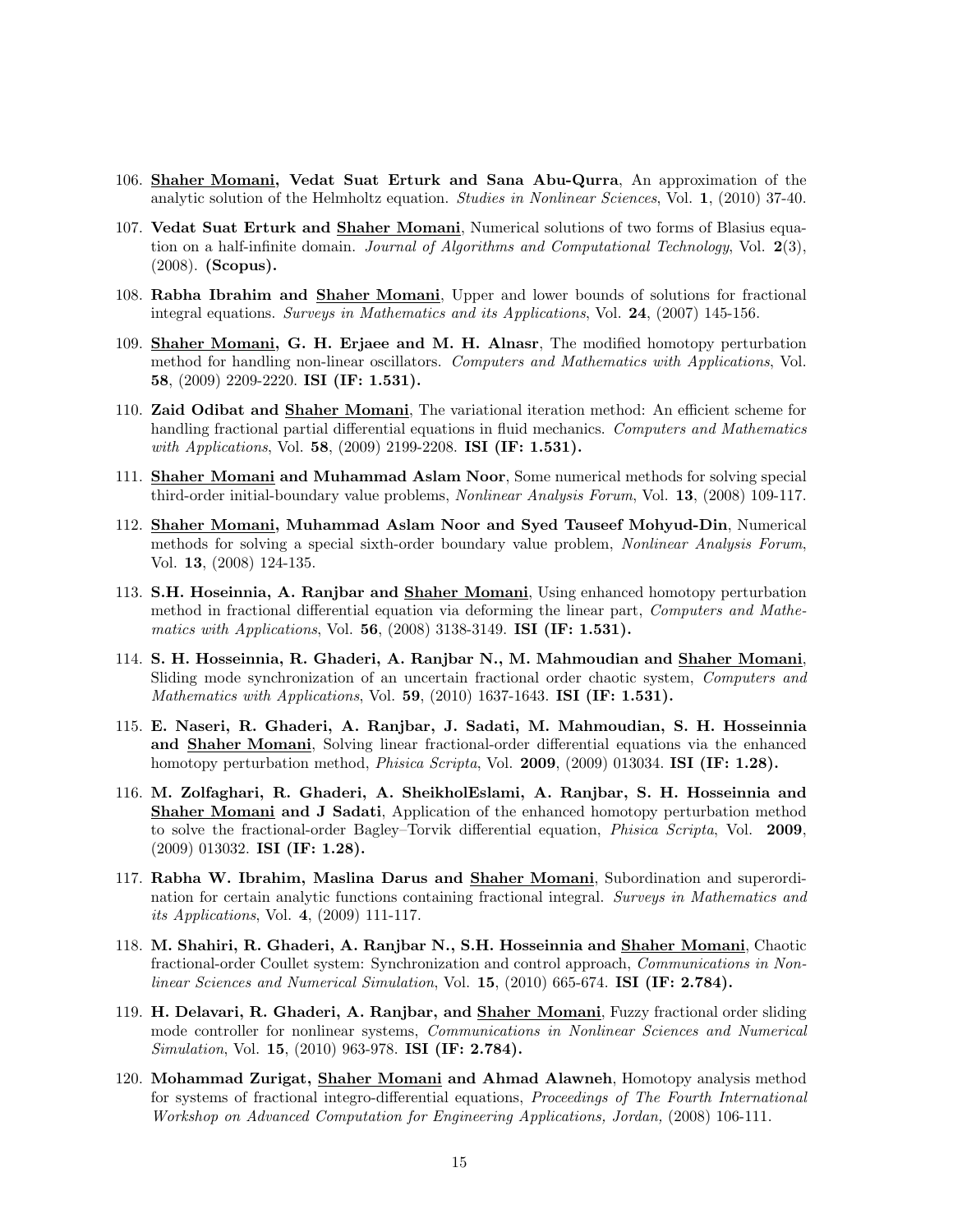- 121. S. J. Sadati, A. Ranjbar N., S.H. Hoseinnia, R. Ghaderi, Shaher Momani, Bifurcation analysis, parameter identification and synchronization of fractional order Newton-Leipnik system using adaptive control, Proceedings of The International Workshop on New Trends in Science and Technology, Turkey, 2008.
- 122. E. Naseri, R. Ghaderi, A. Ranjbar N., S.H. Hosseinnia, M. Mahmoudian and Shaher Momani, Bifurcation Analysis and Sliding Mode Control of Ziegler's Pendulum. Proceedings of The International Workshop on New Trends in Science and Technology, Turkey, 2008.
- 123. H. Delavari, R. Ghaderi, A. Ranjbar N. and Shaher Momani, Fractional Order Controller for Two-degree of Freedom Polar Robot. Proceedings of The International Workshop on New Trends in Science and Technology, Turkey, 2008.
- 124. H. Delavari, R. Ghaderi, A. Ranjbar N. and Shaher Momani, Fractional Order Controller Strategy for Nonlinear Dynamic Systems. Proceedings of The International Workshop on New Trends in Science and Technology, Turkey, 2008.
- 125. M. Shahiri, A. Ranjbar N., S.H. Hosseinnia, R. Ghaderi and Shaher Momani, Projective Synchronization of Oscillation and Chaos in Fractional-Order Anti-Controlled Rigid Body System. Proceedings of The International Workshop on New Trends in Science and Technology, Turkey, 2008.
- 126. Shaher Momani, Banan Ma'ay'ah, Non-standard discretization for nonlinear systems of fractional differential equations. Proceedings of The Third IFAC Workshop on Fractional Differentiation and its Applications, Turkey, 2008.
- 127. S.H. Hoseinnia, A. Ranjbar N., R. Ghaderi, Shaher Momani, Synchronization of uncertain fractional order Duffing-Holmes chaotic system via sliding mode control. Proceedings of The Third IFAC Workshop on Fractional Differentiation and its Applications, Turkey, 2008.
- 128. G. H. Erjaee and Shaher Momani, Non-Standard Discretization of Fractional Differential Equations. proceeding of 8th seminar of differential equations and dynamical systems in, Isfahan, Iran, 2008.
- 129. M. Mahmoudian, R. Ghaderi, A. Ranjbar N. , J. Sadati, S.H. Hosseinnia and Shaher Momani, Synchronization of fractional-order chaotic system via adaptive PID controller. New Trends in Nanotechnology and Fractional Calculus Applications, Springer, (2010) 445-452. (Chapter in the Book).
- 130. H. Delavari, R. Ghaderi, A. N. Ranjbar and Shaher Momani, Synchronization of chaotic nonlinear Gyros using fractional order controller. New Trends in Nanotechnology and Fractional Calculus Applications, Springer, (2010) 479-486. (Chapter in the Book).
- 131. S.H. Hosseinnia, R. Ghaderi, A. N. Ranjbar, J. Sadati and Shaher Momani, Synchronization of Gyro systems via fractional-order adaptive controller. New Trends in Nanotechnology and Fractional Calculus Applications, Springer, (2010) 495-502. (Chapter in the Book).
- 132. S.H. Hosseinnia, R. Ghaderi, A. N. Ranjbar, F. Abdous and Shaher Momani, Control of chaos via fractional-order state feedback controller. New Trends in Nanotechnology and Fractional Calculus Applications, Springer, (2010) 511-519. (Chapter in the Book).
- 133. Shaher Momani, Ahmet Yldrm, Analytical approximate solutions of the fractional convection-diffusion equation with nonlinear source term by He's homotopy perturbation method. International Journal of Computer Mathematics, Vol. 87,  $(2010)$  1057-1065. ISI (IF: 0.971).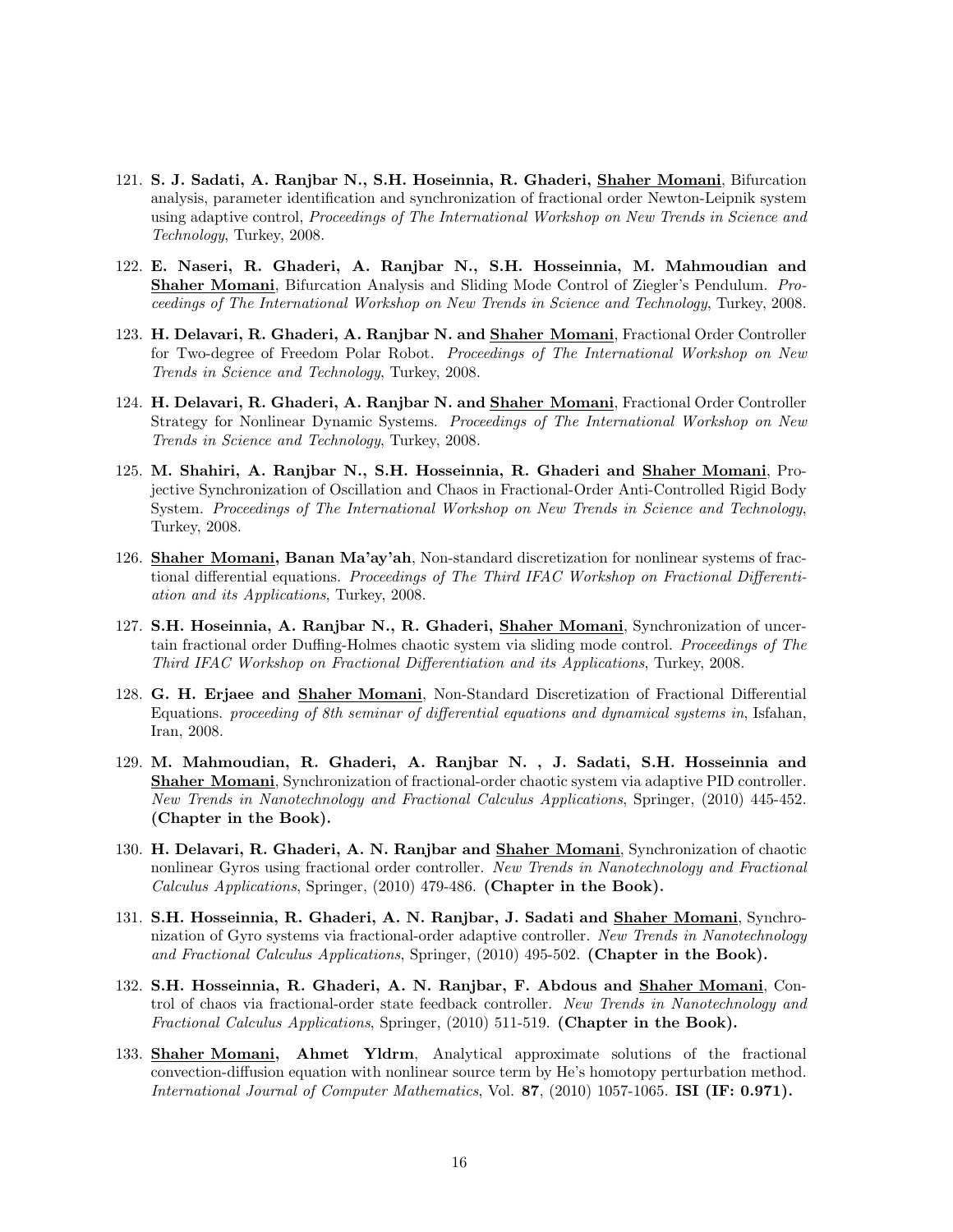- 134. Ahmet Yldrm, Shaher Momani, Series solutions of a fractional oscillator by means of the homotopy perturbation method. *International Journal of Computer Mathematics*, Vol. 87, (2010) 1072-1082. ISI (IF: 0.971).
- 135. Mohammad Zurigat, Shaher Momani, Zaid Odibat and Ahmad Alawneh, The homotopy analysis method for handling systems of fractional differential equations, Applied Mathematical Modelling, Vol. 34, (2010) 24-35. **ISI (IF: 2.350).**
- 136. Mohammad Zurigat, Shaher Momani and Ahmad Alawneh, Homotopy analysis method for systems of fractional integro-differential equations, The International Journal on Neural, Parallel and Scientific Computation (NPSC), Vol. 17, (2009) 169-186. (Scopus).
- 137. Zaid Odibat, Shaher Momani and Hang Xu, A reliable algorithm of homotopy analysis method for solving nonlinear fractional differential equations, Applied Mathematical Modelling, Vol. 34, (2010) 593-600. ISI (IF: 2.350).
- 138. Adel Al-rabtah, Vedat Suat Erturk and Shaher Momani, Solutions of a fractional oscillator by using differential transform method, Computers  $\mathcal{C}$  Mathematics with Applications, Vol. 59, (2010) 1356-1362. ISI (IF: 1.531).
- 139. H. Delavari, A. Ranjbar N, R. Ghaderi, Shaher Momani, Fractional order control of a coupled tank. Nonlinear Dynamics, Vol.  $61$ , (2010) 383-397. ISI (IF: 3.464).
- 140. Mohammad Zurigat, Shaher Momani and Ahmad Alawneh, Analytical approximate solutions of systems of fractional algebraic–differential equations by homotopy analysis method, Computers & Mathematics with Applications, Vol. 59,  $(2010)$  12227-1235. ISI (IF: 1.531).
- 141. Omar Abdulaziz, M.S.H. Chowdhury, Ishak Hashim, and Shaher Momani, Direct solutions of second-order BVPs by homotopy-perturbation method, Sains Malaysiana, Vol. 38, (2009) 717-721. ISI (IF: 0.47).
- 142. Asghar Ghorbani and Shaher Momani, A homotopy perturbation algorithm to solve semidifferential equations. Applied Mathematics Letters, Vol. 23,  $(2010)$  922-927. ISI (IF: 2.233).
- 143. Fawang Liu, Mark M. Meerschaert, Shaher Momani, Nikolai N. Leonenko, Wen Chen, and Om P. Agrawal, Fractional differential equations. International Journal of Differential Equations, Vol.  $2010$ ,  $(2010)$  1-2. (Scopus).
- 144. E. Naseri, A. Ranjbar, S.H. Hosseinnia and Shaher Momani, Backstepping Control of Fractional-Order Cheotic Systems. The 3rd International Conference on Complex Systems and Applications, France, 2009.
- 145. M. Mahmoudian, A. Ranjbar, E. Naseri, S.H. Hosseinnia and Shaher Momani, Control of Genesio-Tesi and Chen Chaotic Systems Using a Fractional-Order Controller. The 3rd International Conference on Complex Systems and Applications, France, 2009.
- 146. M. shahiri T., A. Ranjbar, R. Ghaderi, S.H. Hosseinnia and Shaher Momani, Synchronization of Chaotic Fractional-Order Coullet System via ASMC. The 3rd International Conference on Complex Systems and Applications, France, 2009.
- 147. H. Delavari, R. Ghaderi, A. Ranjbar N. and Shaher Momani, A Study on the Stability of Fractional Order Systems. Proceedings of The Fourth IFAC Workshop on Fractional Differentiation and its Applications, Spain, 2010.
- 148. H. Delavari, R. Ghaderi, A. Ranjbar N., S.H. HosseinNia and Shaher Momani, Adaptive Fractional PID Controller for Robot Manipulator. Proceedings of The Fourth IFAC Workshop on Fractional Differentiation and its Applications, Spain, 2010.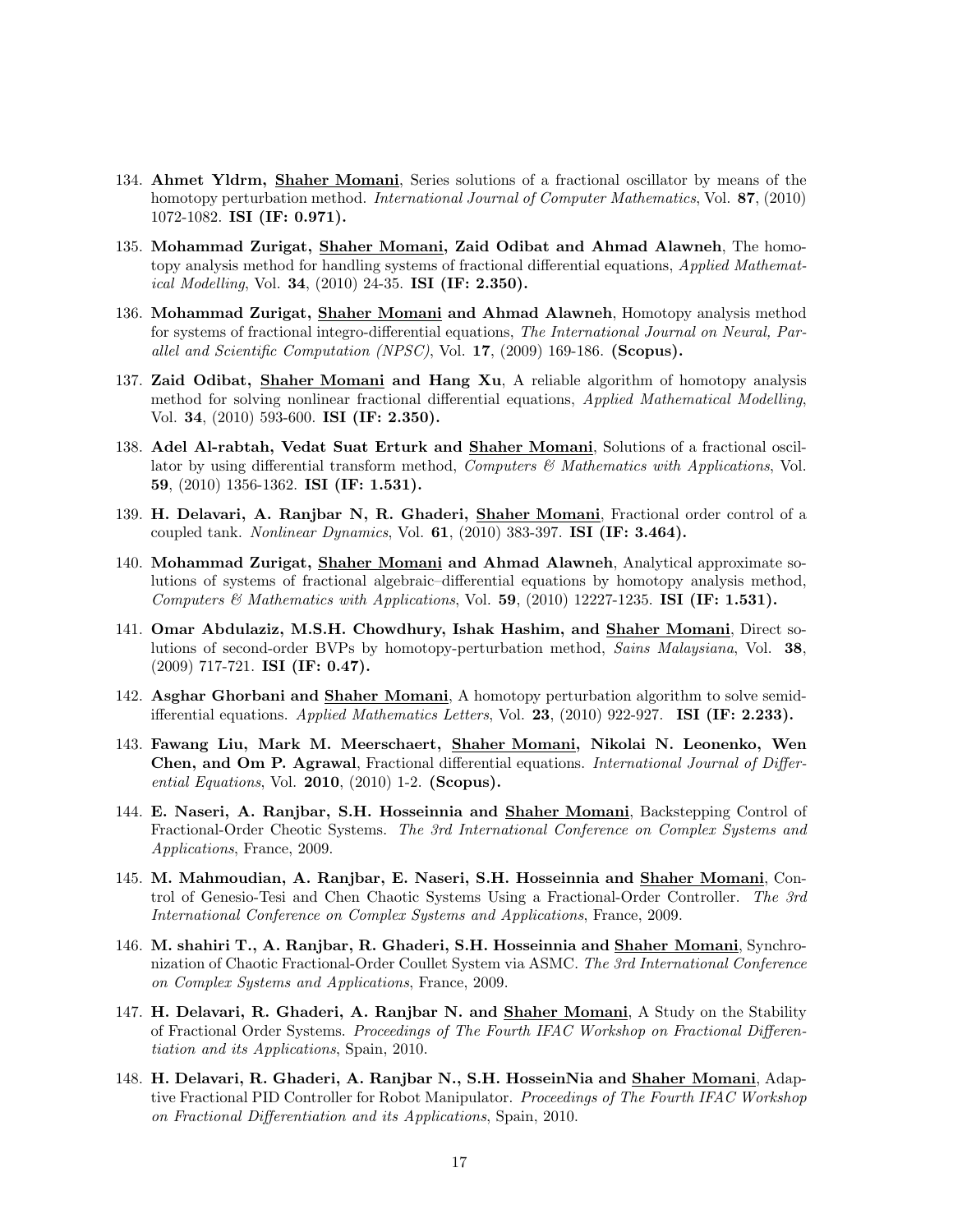- 149. M. shahiri T., A. Ranjbar, R. Ghaderi, M. Karami and Shaher Momani, An optimized projective synchronization based on a smc for chaotic fractional-order Coullet system, Journal of Nonlinear Systems and Application, Vol. 1(3-4), (2010) 122-134.
- 150. E. G. Razmjou, A. Ranjbar, Z. Rahmani, R. Ghaderi and Shaher Momani, Stabilization of Fractional Order Unified Chaotic Systems via Linear State Feedback Controller, Fractional Dynamics and Control, Springer, (2011), 85-94. (Chapter in the Book).
- 151. Nurettin DOGAN, Marwan Al-Quran, Vedat Suat Erturk and Shaher Momani, Variational Iteration Method For Solving Singularly Perturbed Two-Point Boundary Value Problems. International Journal of Pure and Appl. Math., Vol. 58(1), (2010). (Scopus).
- 152. K. Moaddy, Shaher Momani and I. Hashim, The Non-standard Finite Difference Scheme for Linear Fractional PDEs in Fluid Mechanics, Computers  $\mathcal{C}_{\mathcal{C}}$  Mathematics with Applications, Vol. 61(1) (2011) 1209–1216. ISI (IF: 1.531).
- 153. Sana Abu Gurrah, Vedat Suat Erturk and Shaher Momani, Application of modified differential transform method to fractional oscillators, The International Journal of Cybernetics, Systems and Management Science, Vol. 40 (2011) 751-761. ISI (IF: 0.318).
- 154. Shaher Momani and Vedat Suat Erturk, The solution of Flierl-Petviashivili equation and its variants using DTM-Pade technique, World Applied Sciences Journal, Vol. 9, (2010) 32-38. (Scopus).
- 155. Vedat Suat Erturk and Shaher Momani, On the Generalized Differential Transform Method: Application to Fractional Integro-Differential Equations, Studies in Nonlinear Sciences, Vol. 1(3) (2010) 118-126.
- 156. K. Moaddy, I. Hashim, and Shaher Momani, Non-standard finite difference schemes for solving fractional-order Rössler chaotic and hyperchaotic systems, Computers  $\mathcal{C}$  Mathematics with Applications,  $62$ ,  $(2011)$  1068-1074. **ISI** (**IF: 1.531**).
- 157. Syed Abbas, Malay Banerjee, and Shaher Momani, Dynamical Analysis of a Fractionalorder Modified Logistic Model, Computers & Mathematics with Applications,  $62$ , (2011) 1098-1104. ISI (IF: 1.531).
- 158. Nurettin DOGAN, Vedat Suat Erturk, Shaher Momani, Omer Akin and Ahmet Yildrim, Differential Transform Method For Solving Singularly Perturbed Volterra Integral Equations, Journal of King Saud University, Vol. 23 (2011) 223–228. (Scopus).
- 159. Vedat Suat Erturk, Zaid Odibat and Shaher Momani, An approximate solution of a fractional order differential equation model of human T-cell lymphotropic virus I (HTLV-I) infection of CD4+ T-cells, Computers & Mathematics with Applications,  $62$ , (2011) 992-1002. ISI (IF: 1.531).
- 160. Hossein Jafari, S. A. Yousefi, Shaher Momani and M. A. Firoozjaee,Application of Legendre wavelets for solving fractional differential equations, Computers  $\mathcal C$  Mathematics with Applications, **62**, (2011) 1038-1045. **ISI** (**IF: 1.531**).
- 161. A. G. Radwan, K. Moaddy, and Shaher Momani, Stability and Nonstandard Finite Difference Method of the generalized Chua's circuit, *Computers*  $\mathscr{C}$  Mathematics with Applications, Vol. 62, (2011) 961-970. ISI (IF: 1.531).
- 162. M.S.H. Chowdhury, I. Hashim, A.F. Ismail, M.M. Rahman and Shaher Momani, Exact Solution for Linear and Nonlinear Systems of PDEs by Homotopy-Perturbation Method, Australian Journal of Basic and Applied Sciences, Vol.  $5(12)$  (2011) 3295-3305.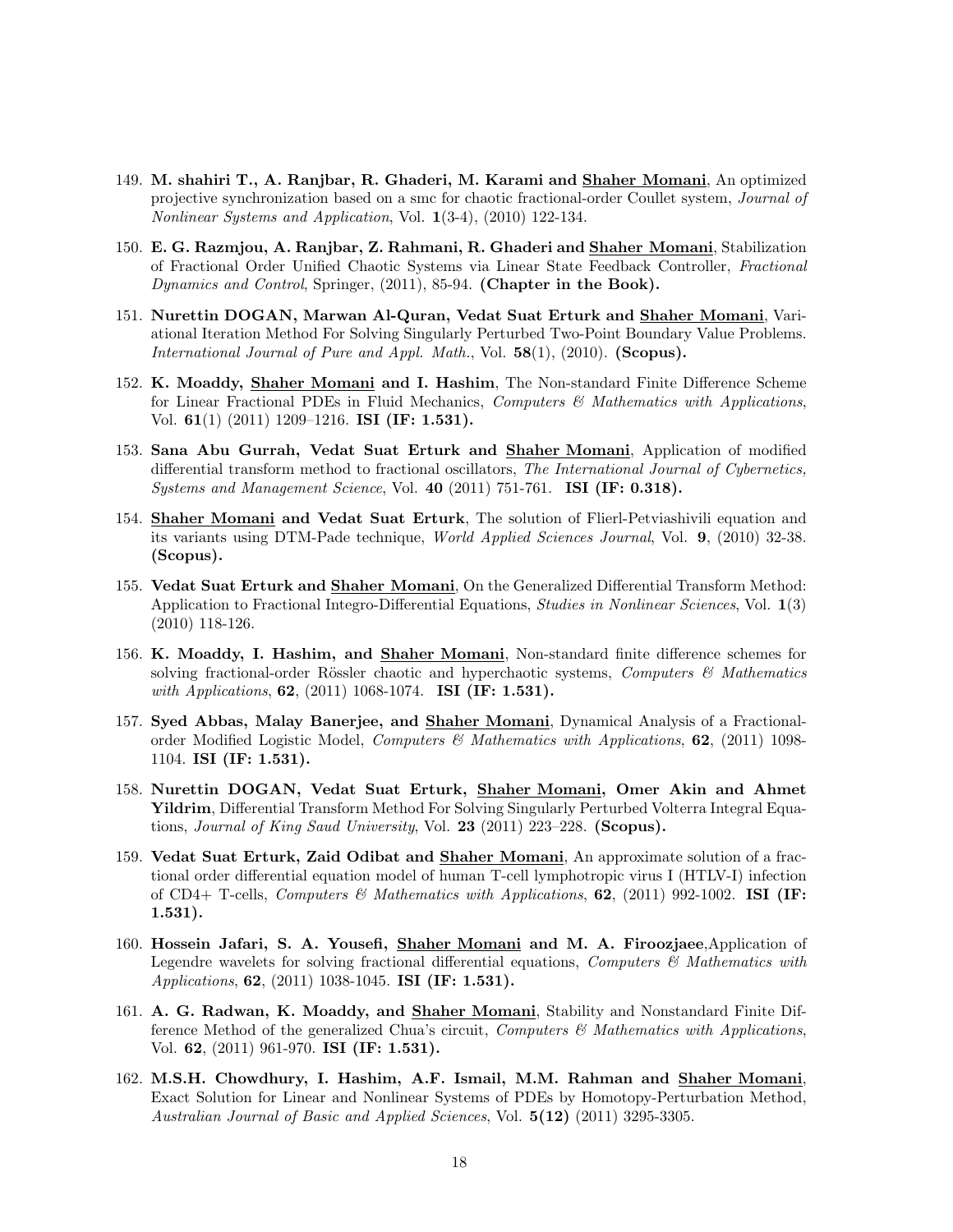- 163. K. Moaddy, Ishak Hashim, A. K. Alomari and Shaher Momani, A new hybrid nonstandard finite difference-Adomian Scheme for solution of nonlinear equations, Sains Malaysiana, Vol. 40, (2011) 515-619. ISI (IF: 0.47).
- 164. Shaher Momani, Abdullah Abu Rqayiq and Dumitru Baleanu, A Non-Standard Finite Difference Scheme for Two-Sided Space-Fractional Partial Differential Equations. International Journal of Bifurcation and Chaos, Vol. 22(4) (2012) 1250079-5. **ISI (IF: 1.329).**
- 165. H. Delavari, R. Ghaderi, A. Ranjbar, and Shaher Momani,"Replay to "Comments on "Fuzzy fractional order sliding mode controller for nonlinear systems, Commun Nonlinear Sci Numer Simulat 15 (2010) 963-978" "" Communications in Nonlinear Sciences and Numerical Simulation, Vol. 17, (2012) 4010-4014. ISI (IF: 2.784).
- 166. Muhammad Aslam Noor, Syed Tauseef Mohyud-Din, Ahmet Yildirim and Shaher Momani, Nonlinear Problems: Analytical and Computational Approach with Applications, Abstract and Applied Analysis, accepted. ISI (IF: 1.102).
- 167. Adel Al-rabtah, Shaher Momani, and M. Ramadan, Solving Linear and Nonlinear Fractional Differential Equations Using Spline Functions, Abstract and Applied Analysis, Vol. 2012, (2012) 1-9. ISI (IF: 1.102).
- 168. J. M. Jawdat, I. Hashim, and Shaher Momani, Dynamical system analysis of thermal convection in a horizontal layer nanofluids heated from below, Mathematical Problems in Engineering, Vol. 2012, (2012) 1-13. ISI (IF: 0.802).
- 169. M.S.H. Chowdhury , Ishak Hashim, and Shaher Momani M. M. Rahaman, Application of multistage homotopy perturbation method to the chaotic Genesio system,Abstract and Applied Analysis, Vol. 2012, (2012) 1-10. ISI (IF: 1.102).
- 170. Asad Freihat, Shaher Momani, Adaptation of differential transform method for the numericanalytic solution of fractional-order Rossler chaotic and hyperchaotic systems, Abstract and Applied Analysis, Vol. 2012, (2012) 1-13. ISI (IF: 1.102).
- 171. Vedat Suat Erturk, Gul Zaman Shaher Momani, A numeric-analytic method for approximating a giving up smoking model containing fractional derivatives, Computers  $\mathcal{C}$  Mathematics with Applications, Vol. 64 (10), (2012) 3065-3074. ISI (IF: 1.531).
- 172. Vedat Suat Erturk, Zaid Odibat and Shaher Momani, Application of multi-step differential transform method for the analytical and numerical solutions of the density dependent Nagumo telegraph equation, Romanian Journal of Physics, Vol.  $57$  (7-8), (2012) 1065-1078. ISI (IF: 1.758).
- 173. Ahmad El-Ajou, Omar Abu Arqup, Shaher Momani, Homotopy analysis method for second-order boundary value problems of integro-differential equations, *Discrete Dynamics in* Nature and Society, Vol. 2012, (2012) 1-18. **ISI (IF: 0.711).**
- 174. Omar Abu Arqup, Mohammed Al-Smadi, Shaher Momani, Application of reproducing kernel method for solving nonlinear Fredholm-Volterra integro-differential equations, Abstract and Applied Analysis, Vol. 2012, (2012) 1-16. ISI (IF: 1.102).
- 175. Vedat Suat Erturk, Zaid Odibat and Shaher Momani, The multi-step differential transform method and its application to determine the solutions of non-linear oscillators. Advances in Applied Mathematics and Mechanics  $(AAMM)$ , Vol. 4,  $(2012)$  422-438. ISI (IF: 0.763).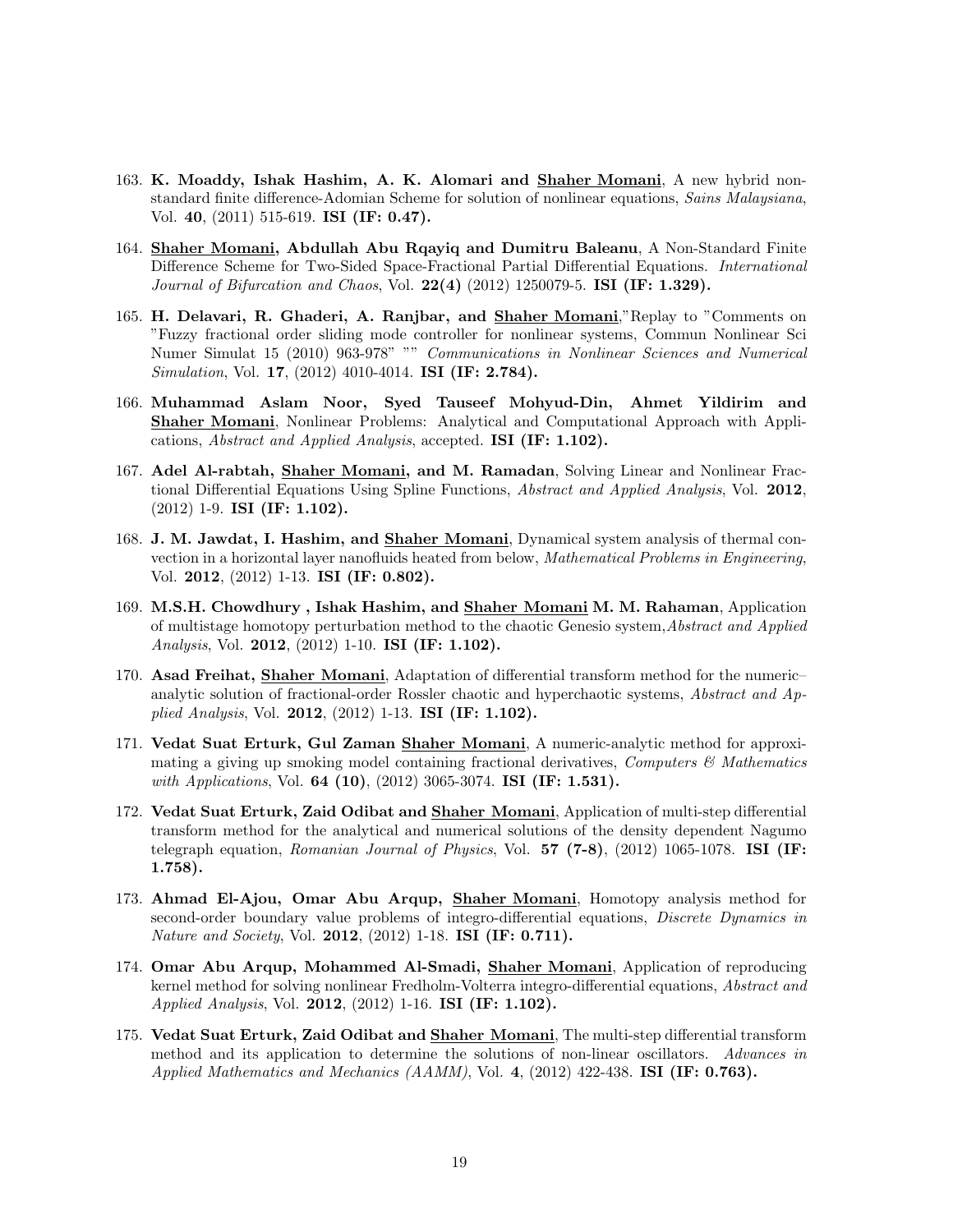- 176. Fawang Liu, Om P. Agrawal, Shaher Momani, Nikolai N. Leonenko, and Wen Chen, Fractional differential equations 2011, International Journal of Differential Equations, Vol. 2011, (2011) 1-2. (Scopus)
- 177. A. G. Radwan, K. Moaddy, K.N. Salama, Shaher Momani and I. Hashim, The fractional-order modeling and synchronization of electrically coupled neurons system, Computers  $\mathscr B$  Mathematics with Applications, Vol. 64 (10), (2012) 3329-3339. ISI (IF: 1.531).
- 178. Vedat Suat Erturk, Ahmet Yildirim, Shaher Momani and Yasir Khan, The differential transform method and Padé approximants for a fractional population growth model. International Journal of Numerical Methods for Heat and Fluid Flow, Vol.  $22(6)$ ,  $(2012)$  791-802. **ISI** (IF: 1.713).
- 179. Mohammad Zurigat, Shaher Momani, and Ahmad Alawneh, Solving nonlinear oscillators using a modified homotopy analysis method, Studia Universitatis Babes-Bolyai Mathematica, Vol. 57(4), (2012) 579-588.
- 180. Omar Abu Arqup, Zaer Abo-Hammour, Shaher Momani, Nabil Shawagfeh, Solving singular two-point boundary value problems using continuous genetic algorithm, Abstract and Applied Analysis, Vol. 20112, (2012) 1-25. **ISI (IF: 1.102).**
- 181. Asad Freihat, Shaher Momani, Application of multi-step generalized differential transform method for the solutions of the fractional-order Chua's system, Journal of Discrete Dynamics in Nature and Society, Vol. 2012, (2012) 1-12. **ISI (IF: 0.711).**
- 182. Samia Bushnaq, Shaher Momani, Yong Zhou , A reproducing kernel Hilbert space method for solving integro-differential equations of fractional order, Journal of Optimization Theory and Applications, Vol.  $165(1)$ , (2013) 96-105. ISI (IF: 1.289).
- 183. Anwar Zeb, Gul Zaman, Shaher Momani, Square-root Dynamics of a Giving Up Smoking Model, Applied Mathematical Modelling, Vol. 37(7), (2013) 5326-5334. ISI (IF: 2.350).
- 184. A. Golbabai, Shaher Momani, M. Fardi and K. Sayevand, On systems of nonlinear equations: some iterative methods with accelerated fourth- and fifth-order convergence, International Journal of Computer Mathematics, revised. **ISI** (IF: 0.971).
- 185. Mohammad Zurigat, Shaher Momani, Ahmad Alawneh, The multistage homotopy analysis method: Application to a biochemical reaction model of fractional order, International Journal of Computer Mathematics, Vol. 2013, (2013) 1-12.ISI (IF: 0.971).
- 186. Omar Abu Arqup, Ahmad El-Ajou, Shaher Momani, Analytical solutions of fuzzy initial value problems by HAM, *Applied Mathematics*  $\mathcal{C}$  *Information Sciences*, Vol. **7(5)**, (2013) 1903-1919. ISI (IF: 1.232).
- 187. Anwar Zeb, Gul Zaman, M.I. Chohan, Shaher Momani, Vedat S ERTURK, Analytic numeric solution for SIRC epidemic model in fractional order, Asian Journal of Mathematics and Applications ,Vol. 2013, (2013).
- 188. Omar Abu Arqup, Zaer Abo-Hammour, Shaher Momani, Application of continuous genetic algorithm for nonlinear system of second-order boundary value problems, Applied Mathematics  $\mathscr$  Information Sciences, Vol. 8(1), (2014) 253-248. ISI (IF: 1.232).
- 189. Mohammed Al-Smadi, Omar Abu Arqup, Shaher Momani, A computational method for two-point boundary value problems of fourth-order Fredholm-Volterra integro-differential equations, *Mathematical Problems in Engineering*, Vol.  $2013$ ,  $(2012)$  1-10. **ISI (IF: 0.802).**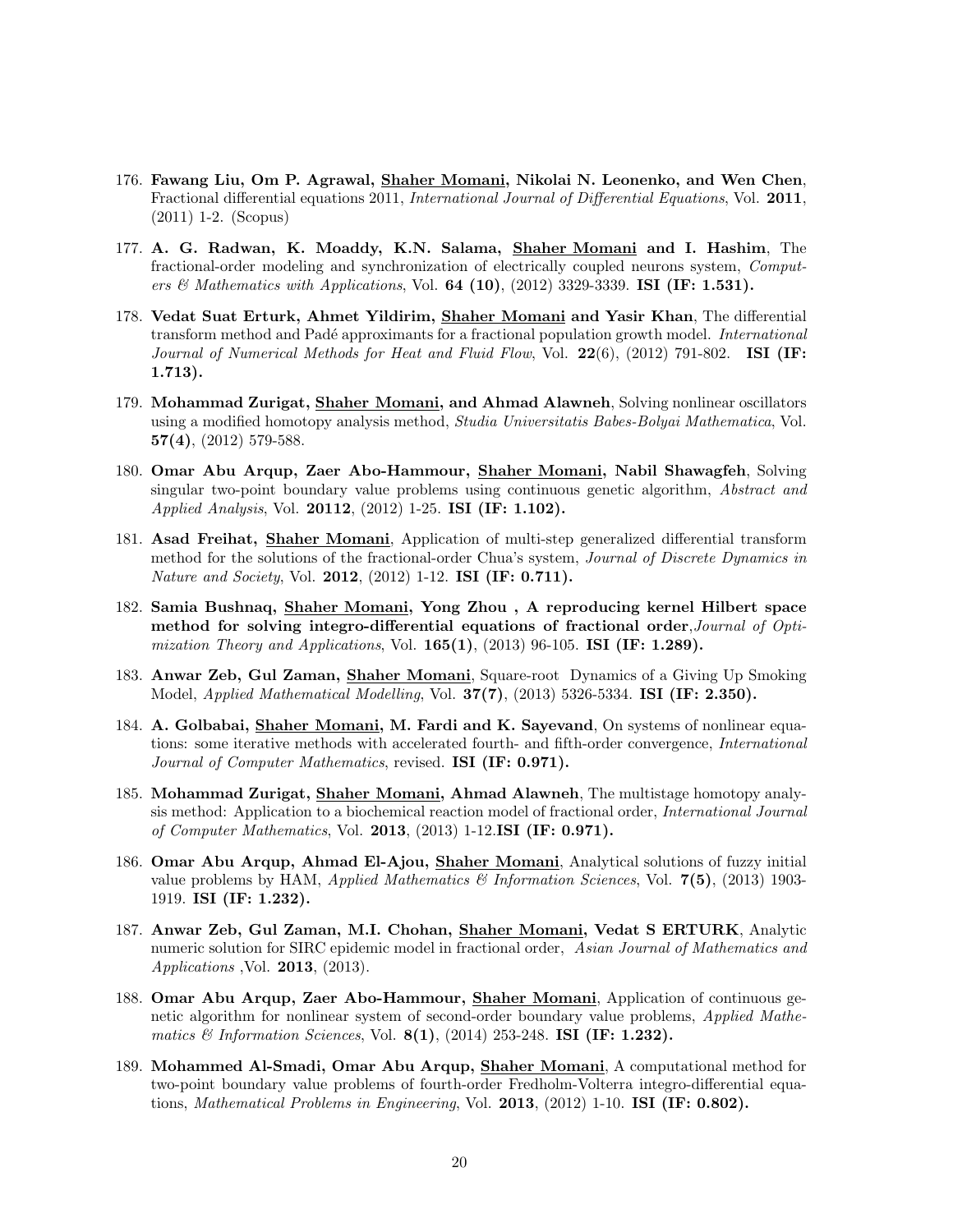- 190. A. G. Radwan, K. Moaddy, Shaher Momani and I. Hashim, Control and switching synchronization of fractional order chaotic systems using active control technique, Journal of Advanced Research, Vol. 5, (2014) 125-132. (Scopus).
- 191. Ahmad El-Ajou, Zaid Odibat2, Shaher Momani and Ahmad Alawneh, Construction of Analytical Solutions to Fractional Differential Equations Using Homotopy Analysis Method, IAENG International Journal of Applied Mathematics, Vol. 40(2) (2010).ISI (IF: 1.42).
- 192. Vedat Suat Erturk and Shaher Momani, Solutions to the problem of prey and predator and the epidemic model via differential transform method, Kybernetes, Vol. 37(8) (2008) 1180-1188. ISI (IF: 0.811).
- 193. Nurettin DOGAN, Vedat Suat Erturk and Shaher Momani, He's Variational Iteration Method for Solving the Singularly Perturbed Volterra Integral Equations, World Applied Sciences Journal, Vol. 22(11) (2013) 1657-1661. (Scopus).
- 194. Mohammad Zurigat, Safwan Al-Shara Shaher Momani, and Ahmad Alawneh, The multi-step homotopy analysis method: A powerful scheme for handling non-linear oscillators, Iranian Journal of Science and Technology, Vol. 37A3 (2013) 421-429. ISI (IF:  $0.217$ ).
- 195. Eman Abuteen, Shaher Momani and Ahmad Alawneh, Solving the fractional nonlinear Bloch system using multi-step generalized differential transform method, Computers  $\mathcal{C}$  Mathematics with Applications, Vol. 68 (2014) 2124-2132. **ISI (IF: 1.531).**
- 196. Anwar Zeb, Gul Zaman, Shaher Momani, and Vedat Suat Erturk , Solution of an seir epidemic model in fractional order, VFAST Tran sactions on Applied Mathematics, Vol. 1 (2013) 7-15.
- 197. Abdelhalim Ebaid, Shaher Momani and Shih-Hsiang Chang, On the periodic solutions of the nonlinear oscillators:  $\ddot{x} + f(x, x(t), |x(t)|) = 0$ , Journal of Vibroengineering, Vol. 15 (2013) 1701-1714. ISI (IF: 0.398).
- 198. Za'er S. Abo-Hammour, Othman MK. Alsmadi, Shaher Momani, Omar Abu Arqub, A genetic algorithm approach for prediction of linear dynamical systems, Mathematical Problems in Engineering, Vol. 2013 (2013) 1-12. **ISI (IF: 0.802).**
- 199. Za'er Abo-Hammour, Omar Abu Arqub, Othman Alsmadi, Shaher Momani, An Optimization Algorithm for Solving Systems of Second-Order Singular Boundary Value Problems, Applied Mathematics & Information Sciences, Vol. 8 (2014) 2809-2821. ISI (IF: 1.232).
- 200. Omar Abu Arqub, Zaer Abo-Hammour, Ramzi Al-badarneh, Shaher Momani, A reliable analytical method for solving higher-order initial value problems, Discrete Dynamics in Nature and Society, Vol. 2013 (2013) 1-12. **ISI (IF: 0.711).**
- 201. Ahmad El-Ajuo, Omar Abu Arqub, Zeyad Al Zhour, Shaher Momani, New results on fractional power series: theory and applications, Entropy Journal, Vol. 15 (2013) 5305-5323. ISI (IF: 1.347).
- 202. Nabil Shawagfeh, Omar Abu Arqub, Shaher Momani, Analytical solution of nonlinear second-order periodic boundary value problem using reproducing kernel method, Journal of Computational Analysis and Applications, Vol.  $16(4)$  (2014) 750-762. **ISI** (**IF: 0.609**).
- 203. Vedat Suat ERTURK, Gul Zaman, Baha Alzalg, Anwar Zeb, Shaher Momani, Comparing two numerical methods for approximating a new giving up smoking model involving fractional order derivatives, Iranian Journal of Science and Technology (Sciences), In Press. ISI (IF: 0.217).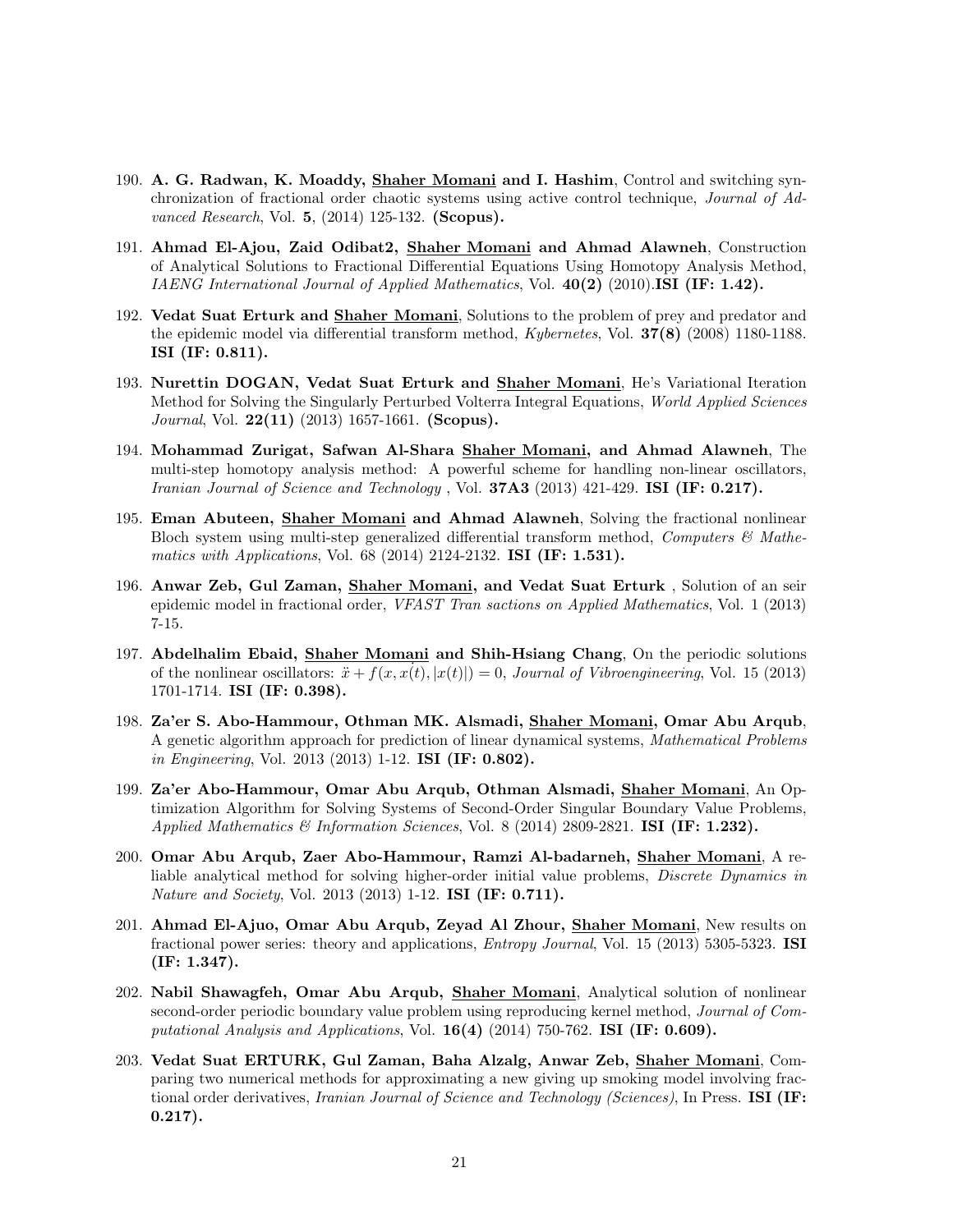- 204. Anwar Zeb, Madad Khan, Gul Zaman Shaher Momani, Vedat Suat ERTÜRK, Comparison of numerical methods of the SEIR epidemic model of fractional order, Zeitschrift fr Naturforschung A - A Journal of Physical Sciences,Vol. 69a (2014) 81-89.
- 205. Omar Abu Arqub 1, Ahmad El-Ajuo 1, Zeyad Al Zhour, Shaher Momani,Multiple solutions of nonlinear boundary value problems of fractional order: new analytic iterative technique Entropy Journal, Vol. 16 (2014) 471-493. ISI (IF: 1.821).
- 206. J. M. Jawdat, I. Hashim, and Shaher Momani, Inhibition or enhancement of chaotic convection via inclined magnetic field. Applied Mathematical Modelling Journal, Vol. 38 (2014) 2996-3002. ISI (IF: 2.350).
- 207. Za'er Abo-Hammour, Omar Abu Arqub, Shaher Momani, Optimization solution of Troesch's and Bratu's problems of ordinary type using novel continuous genetic algorithm, Discrete Dynamics in Nature and Society, Vol. 2014 (2014) 1-15. **ISI (IF: 0.711).**
- 208. Samia Bushnaq, Banan Maayaah, Shaher Momani, A. Alsaidi, A Reproducing Kernel Hilbert Space Method for Solving Systems of Fractional Integro-Differential Equations, Abstract and Applied Analysis, Vol. 2014 (2014) 1-6. ISI (IF: 1.102).
- 209. Shaher Momani, Omar Abu Arqub, Tasawar Hayat, Hamed Al-Sulami , A computational method for solving periodic boundary value problems for integro-differential equations of Fredholm-Volterra type, *Applied Mathematics*  $\mathscr{C}$  Computation, Vol. **240**(2), (2014) 229-239. **ISI** (IF: 1.738).
- 210. Syed Abbas, Vedat Suat Erturk and Shaher Momani, Dynamical analysis of the Irving-Mullineux oscillator equation of fractional order, *Signal Processing*, Vol. 102 (2014) 171-176. **ISI**  $(IF: 3.11).$
- 211. Shaher Momani, Asad Freihat, Mohammed Al-Smadi, Analytical study of fractionalorder multiple chaotic FitzHugh-Nagumo neurons model using multi-step generalized differential transform method, Abstract and Applied Analysis, Vol. 2014 (2014) 1-10. ISI (IF: 1.102).
- 212. J. M. Jawdat, I. Hashim, Beer S. Bhadauria, and Shaher Momani, On Onset of Chaotic Convection in Couple-Stress Fluids, Mathematical Modelling and Analysis Journal, Vol. 19 (2014) 539-370. ISI (IF: 0.521).
- 213. Shaher Momani, Omar Abu Arqub, Ma'mon Abu Hammad, Za'er Abo-Hammour, A residual power series technique for solving systems of initial value problems, Applied Mathematics & Information Sciences , Vol. 10 (2016) 765-775. ISI (IF: 1.232).
- 214. Banan Maayaah, Samia Bushnaq, Shaher Momani, Omar Abu Arqub, "Iterative multistep reproducing kernel Hilbert space method for solving strongly nonlinear oscillators, Advances in Mathematical Physics , Vol. 2014 (2014) 1-7. **ISI (IF: 0.643).**
- 215. Iryna Komashynska, Mohammed Al-Smadi, Omar Abu Arqub, Shaher Momani, An Efficient Analytical Method for Solving Singular Initial Value Problems of Nonlinear Systems, Applied Mathematics and Information Sciences, Vol. 10 (2016) 647-656. **ISI (IF: 1.232).**
- 216. Ahmad El-Ajou, Omar Abu Arqub, Shaher Momani, Approximate analytical solution of the nonlinear fractional KdV-Burgers equation: a new iterative algorithm, Journal of Computational Physics, Vol. 293 (2015) 81-95. ISI (IF: 2.746).
- 217. Omar Abu Arqub, Ahmad El-Ajou, Shaher Momani, Constructing and predicting solitary pattern solutions for nonlinear time-fractional dispersive partial differential equations, Journal of Computational Physics, Vol. 293 (2015) 385-399. ISI (IF: 2.746).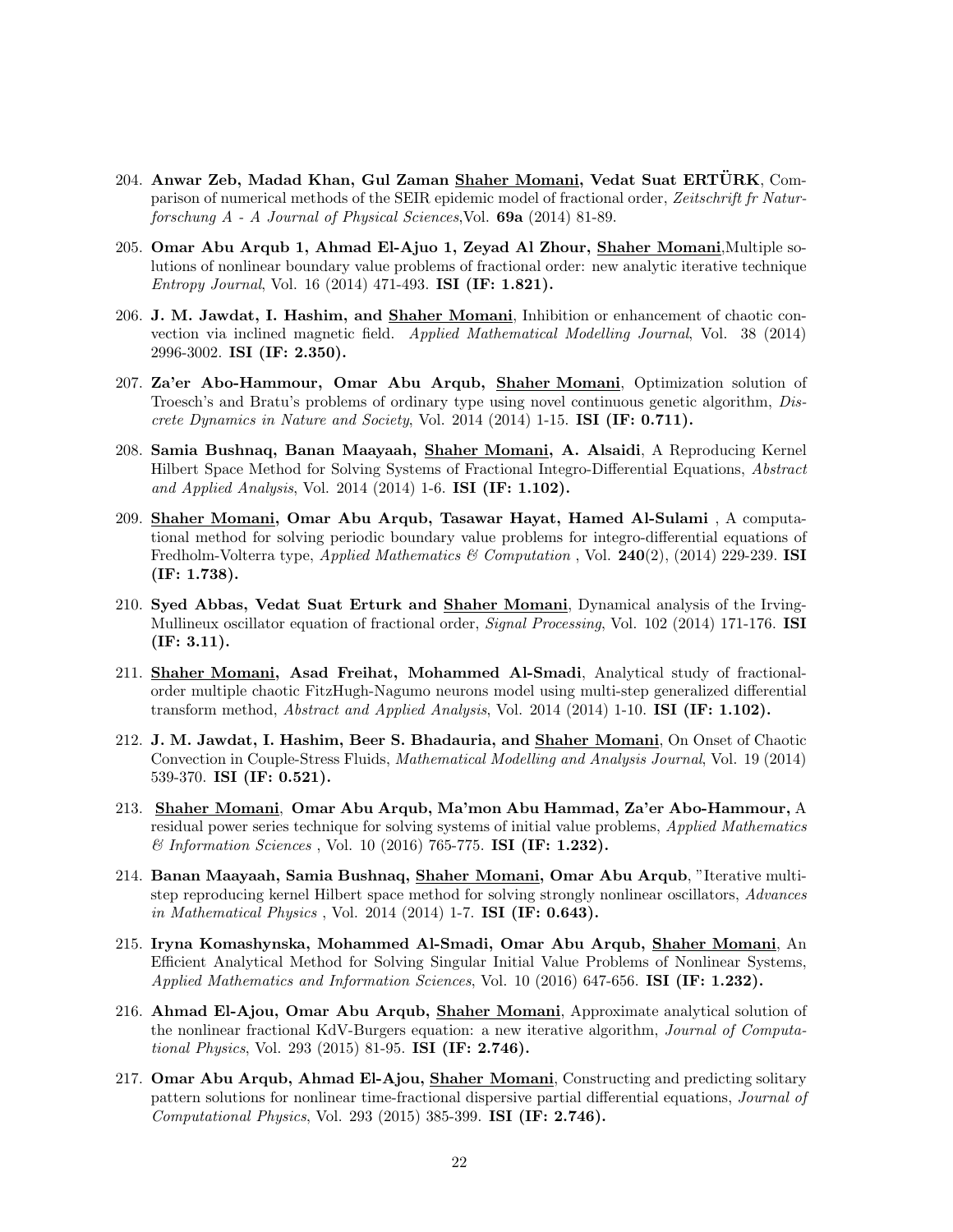- 218. Omar Abu Arqub,Shaher Momani, Saleh Almezel, Marwan Kutbi, A novel iterative numerical algorithm for the solutions of systems of fuzzy initial value problems, Applied Mathematics and Information Sciences, Vol. 11 (2017) 1059-1074. **ISI (IF: 1.232).**
- 219. Omar Abu Arqub, Shaher Momani, Saleh Al-Mezel, Marwan Kutbi, Existence, uniqueness, and characterization theorems for fuzzy integrodifferential equations of Volterra type, Mathematical Problem in Engineer, Vol. 2015 (2015) 1-13. **ISI (IF: 0.802).**
- 220. Ahmad El-Ajou, Omar Abu Arqub, Shaher Momani, Dumitru Baleanu, Ahmed Alsaedi, A novel expansion iterative method for solving linear partial differential equations of fractional order, *Applied Mathematics and Computations*, Vol. 257 (2015) 119-133. **ISI (IF: 1.738).**
- 221. Omar Abu Arqub, Mohammed AL-Smadi, Shaher Momani, Tasawar Hayat, Ahmed Alsaedi, Numerical Solutions of Fuzzy Differential Equations Using Reproducing Kernel Hilbert Space Method, Soft Computing, Vol. 20(8) (2016) 3283-3302. ISI (IF: 2.472).
- 222. H. M. Jaradat, Fadi Awawdeh, Safwan Al-Shara, Marwan Alquran, Shaher Momani, Controllable dynamical behaviors and the analysis of fractal Burgers hierarchy with the full effects of inhomogeneities of media, Romanian Journal of Physics, Vol. 60 (2015) 324-343. ISI (IF: 1.758).
- 223. Shaher Momani, Za'er S. Abo-Hammour, Othman MK. Alsmadi, Solution of inverse kinematics problem using genetic algorithms, Applied Mathematics  $\mathcal{B}$  Information Sciences, Vol. 10 (2016) 225-235. ISI (IF: 1.232).
- 224. Omar Abu Arqub, Shaher Momani, Saleh Al-Mezel, Marwan Kutbi, Ahmed Alsaedi, Existence and uniqueness of fuzzy solution for the nonlinear second-order fuzzy Volterra integrodifferential equations, Journal of Computational Analysis and Applications, Vol. 21(2) (2016) 213-217. ISI (IF: 1.609).
- 225. Banan Maayah, Samia Bushnaq, Morad Ahmad, Shaher Momani, Computational method for solving nonlinear Fredholm-Integro-Differential equations, Journal of Computational and Theoretical Nanoscience, Vol. 13(11) (2016) 7802-7806. ISI (IF: 1.666).
- 226. Morad Ahmad, Shaher Momani, Omar Abu Arqub, Mohammed AL-Smadi, Ahmed Alsaedi, An efficient computational method for handling singular second-order, three points Volterra integrodifferenital equations, Journal of Computational and Theoretical Nanoscience, Vol. 13(11) (2016) 7807-7815. ISI (IF: 1.666).
- 227. Samia Bushnaq, Banan Maayah, Shaher Momani, Omar Abu Arqub, Mohammed Al-Smadi, Ahmed Alsaedi, Analytical simulation of singular second-order, three points BVPs for Fredholm operator using computational kernel algorithm, Journal of Computational and Theoretical Nanoscience, Vol. 13(11) (2016) 7816-7824. ISI (IF: 1.666).
- 228. Mohammed Al-Smadi, Asad Freihat, Ma'mon Abu Hammad Shaher Momani, Analytical approximations of partial differential equations of fractional order with multistep approach, Journal of Computational and Theoretical Nanoscience, Vol.  $13(11)$  (2016) 7793-7801. **ISI (IF:** 1.666).
- 229. A.F. Jameel, Nidal Anakira, A. K. Alomari, I. Hashim, Shaher Momani, A New Approximation Method for Solving Fuzzy Heat Equations, Journal of Computational and Theoretical Nanoscience, Vol. 13(11) (2016) 7825-7832. ISI (IF: 1.666).
- 230. Ahmad El-Ajou, Omar Abu Arqub, Shaher Momani, Solving fractional two-point boundary value problems using continuous analytic method, Ain Shams Engineering Journal, Vol. 4 (2013) 539-547. (Scopus).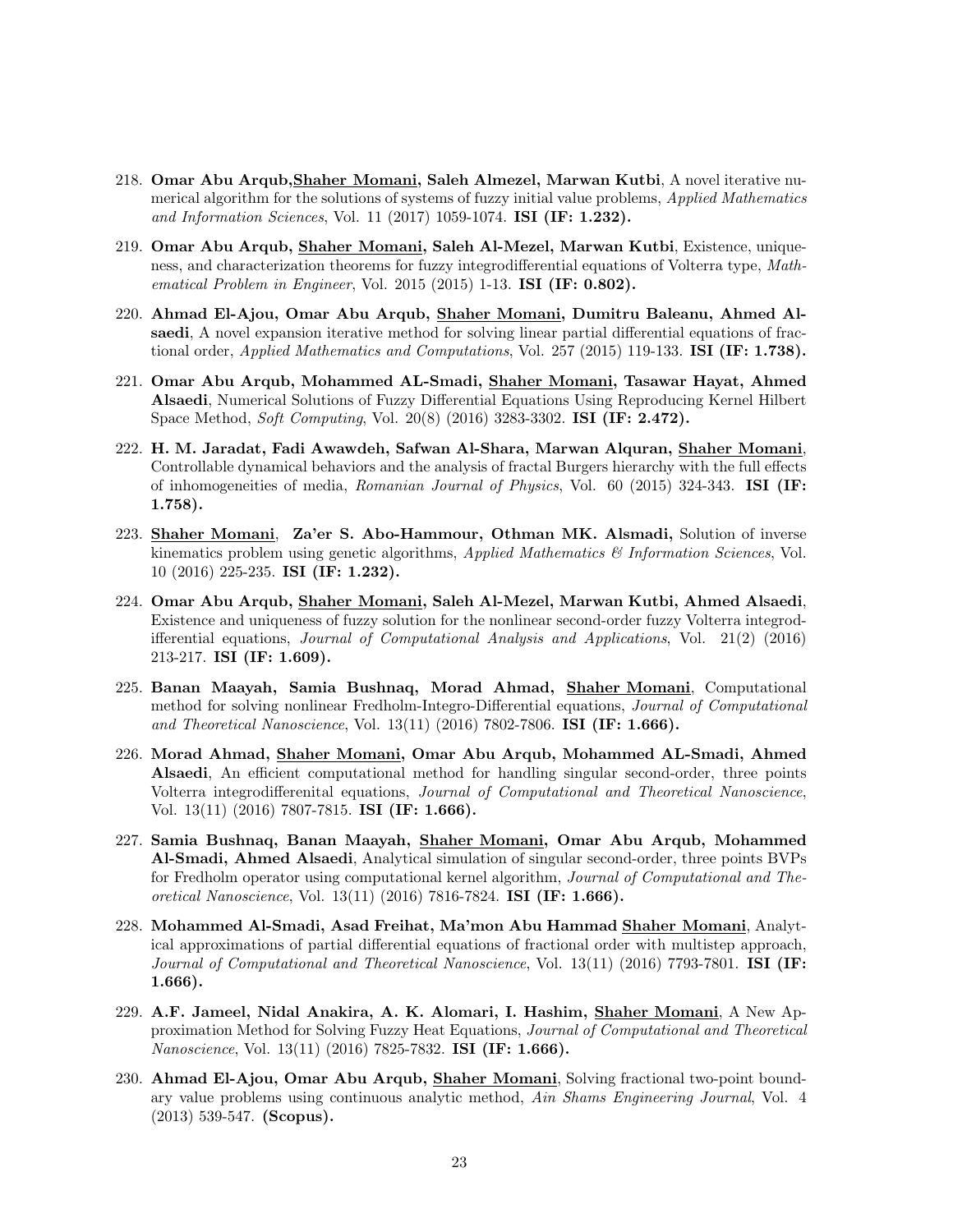- 231. Shaher Momani, Omar Abu Arqub, Asad Freihat Mohammed AL-Smadi, Analytical approximations for Fokker-Planck equations of fractional order in multistep schemes, International Journal of Applied and Computational Mathematics, Vol. 15(3) (2016) 319-330.
- 232. Asia Albzeirat, Muhammad Zaini Ahmad, Shaher Momani, A novel numerical algorithm to solve systems of fuzzy differential equations of fractional and integer order using reproducing Hilbert space method, Journal of Computational and Theoretical Nanoscience, Vol. 13(11) (2016) 8789-8799. ISI (IF: 1.666).
- 233. Asia Albzeirat, Muhammad Zaini Ahmad, Shaher Momani, Israr Ahmad, New implementation of reproducing kernel Hilbert space method for solving a fuzzy integro-differential equation of integer and fractional orders, Journal of King Saud University-Science, In Press. (Scopus).
- 234. Asia Albzeirat, Muhammad Zaini Ahmad, Shaher Momani, Banan Maayah, Numerical solution of second-order fuzzy differential equation of integer and fractional order using reproducing kernel hilbert space method tools, Far East Journal of Mathematical Sciences, Vol. 101(6) (2016) 1327-1329. (Scopus).
- 235. Asia Albzeirat, Muhammad Zaini Ahmad, Shaher Momani, Approximate solutions of fuzzy differential equations of fractional order using modified reproducing kernel Hilbert space method, Journal of Nonlinear sciences and Applications, Vol.  $10(11)$  (2017) 2423-2439. **ISI** (**IF:** 1.34).
- 236. Shatha Hasan, Mohammad Almomani, Ahmad Alawneh, Shaher Momani, Second Order Fuzzy Fractional Differential Equations Under Caputo's H-Differentiability, Applied Mathematics & Information Sciences, accepted. ISI (IF: 1.232).
- 237. Mohammed Al-Smadi, Asad Freihat, Hammad Khalil, Shaher Momani, Rahmat Ali Khan, Numerical Multistep Approach for Solving Fractional Partial Differential Equations, International Journal of Computational Methods, Vol.  $14(3)$  (2016) 1750029-15. **ISI (IF: 1.053).**
- 238. Omar Abu Arqub, Mohammed AL-Smadi, Shaher Momani, Tasawar Hayat, Ahmed Alsaedi, Application of reproducing kernel algorithm for solving second-order, two-point fuzzy boundary value problems, Soft Computing, Vol. 21(23) (2016) 7191-7206. ISI (IF: 2.472).
- 239. Zaina Momani, Mohammad Al Shridah, Omar Abu Arqub, Mohammad Al-Momani, Shaher Momani, Modeling and Analyzing Neural Networks Using Reproducing Kernel Hilbert Space Algorithm, *Applied Mathematics*  $\mathcal{B}$  Information Sciences, accepted. **ISI** (IF: 1.232).
- 240. Asia Albzeirat, Muhammad Zaini Ahmad, Shaher Momani, Israr Ahmad, r Fathilah Mohammad Alipiah, Generalizing the Meaning of Derivatives and Integrals of any Order Differential Equations by Fuzzy-Order Derivatives and Fuzzy-Order Integrals, Journal of King Saud University-Science, In Press. (Scopus).
- 241. Marlo M. Vernon, Andrew Balas, Shaher Momani, Are university rankings useful to improve research? A systematic review, PLOS ONE, In Press. (Scopus).

## Submitted Papers

1. Vedat ERTURK, Kamal Shah, Shaher Momani, Rahmat Ali Khan, Existence theory and numerical solutions to two point boundary value problem of nonlinear fractional differential equations, Chaos, Solitons and Fractals, submitted.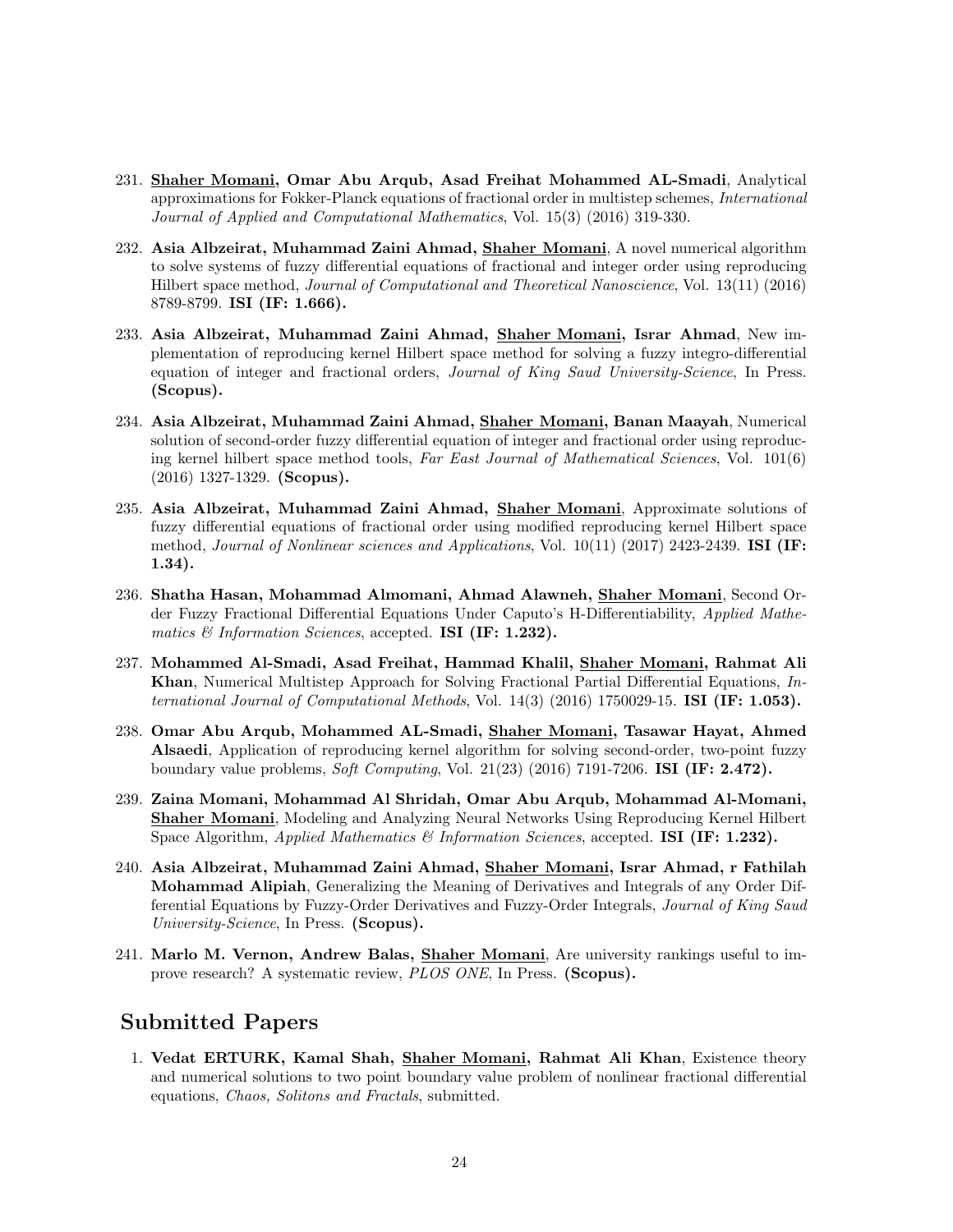- 2. Praveen Agarwal, Shaher Momani, Shilpi Jain, Mehar Chand And Gurmej Singh, Note on fractional integrals and kinetic equation associated with galuse type struve function, Journal of Computational Physics, submitted.
- 3. Md. Alal Hosen, M.S.H. Chowdhury, Shaher Momani, Mohammad Yeakub Ali, Ahmad Faris Ismail, A computational method for solving periodic boundary value problems for integro-differential equations of Fredholm-Volterra type, Applied Mathematics and Computation, submitted.
- 4. Omar Abu Arqub, Shaher Momani, Tasawar Hayat, Ahmed Alsaedi, The reproducing kernel algorithm for handling differential algebraic systems of ordinary differential equations, Journal of Computational and Applied Mathematics, submitted.
- 5. Omar Abu Arqub, Shaher Momani, Tasawar Hayat, Ahmed Alsaedi, The reproducing kernel algorithm for handling coupled differential systems of fourth-order and second-order BVPs, JMathemtical Methods in Applied Sciences , submitted.
- 6. Omar Abu Arqub, Shaher Momani, Ahmad El-Ajou, A reliable algorithm for solving linear and nonlinear time-fractional Schrdinger equations in one-dimensional space, International Journal of Applied and Computational Mathematics, submitted.
- 7. Omar Abu Arqub, Shaher Momani, Dumitru Baleanu, The reproducing kernel algorithm for handling singular BVPs restricted by Fredholm-Volterra operators, Applied Mathematics and Computations, submitted.
- 8. Omar Abu Arqub, Ahmad El-Ajou, Shaher Momani, Arliable algorithm for solving linear and nonlinear time-fractional Schrodinger equations in one-dimentional space, Applied Mathematics and Computations, submitted.
- 9. Omar Abu Arqub, Shaher Momani, Tasawar Hayat, Ahmed Alsaedi, Application of Reproducing Kernel algorithm for solving second-order, two-point BVP, Information Sciences, submitted.
- 10. Shaher Momani, Omar Abu Arqub, Marwan Kutbi, Ahmed Alsaedi, A new iterative reproducing kernel for solving first-order, two-point fuzzy periodic BVP,Information Sciences, submitted.
- 11. Baha Alzalg, Shaher Momani, Vedat Suat ERTURK, Ahmed Alsaedi, Extension of Homogeneous Self-dual Methods to Symmetric Cones under Certainty, Journal of Inequalities and Applications, submitted.
- 12. M.J. Odeh, Fadi Awawdeh, Shaher Momani, Controllable dynamical behaviors and the analysis of higher-order Burgers hierarchy with the full effects of inhomogeneities of media, Journal of Applied Mathematics, submitted.
- 13. Mohammed AL-Smadi, Omar Abu Arqub, Shaher Momani, A numerical method for solving systems of first-order periodic boundary value problems, *Electronic Transactions on Nu*merical Analysis (ETNA) , submitted.
- 14. Shaher Momani and Salah Abuasad, Variational iteration method for solving Fisher's equation. Communications in Nonlinear Science and Numerical Simulation, submitted.
- 15. Sana Abu Gurrah, Shaher Momani and Vedat Suat Erturk, The modified differential transform method for handling strongly non-linear oscillators. Journal of Sound and Vibration, submitted.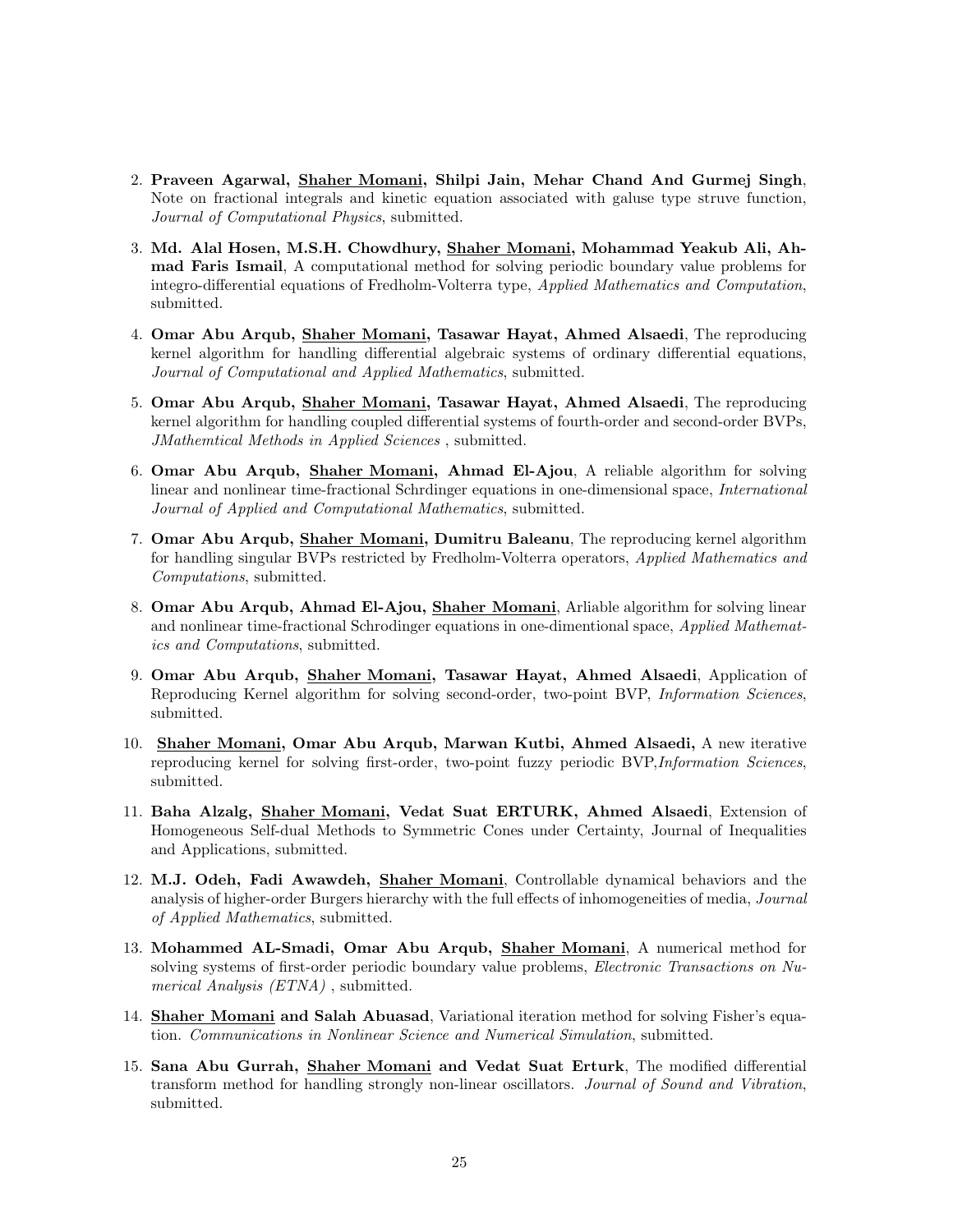- 16. Asghar Ghorbani and Shaher Momani, A homotopy perturbation algorithm to solve semidifferential equations. Applied Mathematical Modelling, submitted.
- 17. Asghar Ghorbani and Shaher Momani, A novel algorithm for nonlinear ordinary differential equations of first order. Applied Mathematical Modelling, submitted.
- 18. M. H. Alnasr, G. H. Erjaee and Shaher Momani, Application of the multistage homotopy perturbation method to the bifurcation of some dynamical systems. Applied Mathematical Modelling, submitted.
- 19. S.H. Hosein Nia, A. Ranjbar N., H. Delavari, R. Ghaderi, Shaher Momani, Using sliding mode control to synchronize the chaos in fractional order Genesio-Tesi and Coullet Systems. Chaos, Solitons and Fractals, submitted.
- 20. Marwan Al-Quran, Shaher Momani and Mohammad Alrefai, The decomposition method and the variational iteration method for exact solutions of partial differential equations with continuous delay. Applied Mathematical Modelling, submitted.
- 21. Syed Abbas, and Shaher Momani, Existence and uniqueness of solution for a fractional order logistic model. Journal of King Saud University, submitted.
- 22. Hossein Jafari, M. Nazari, Shaher Momani and Dumitru Baleanu, Approximate analytical solutions of the space and time fractional Burgers equations using the Laplace homotopy perturbation method, International Journal of Bifurcation and Chaos, submitted.
- 23. Shaher Momani, Vedat Suat Erturk and Zaid Odibat, Recent applications of fractional calculus in mathematical biology, Discrete and Continuous Dynamical Systems-Series B (DCDS-B), submitted.
- 24. K. Moaddy, A. G. Radwan, , K.N. Salama, Shaher Momani, and I. Hashim, The Effect of System Parameters on The Fractional Order Range for Lü Chaotic System, *Proceedings of The* Fifth IFAC Workshop on Fractional Differentiation and its Applications, China, 2012.
- 25. Eman Abuteen, Ahmad Alawneh and Shaher Momani, Solving the fractional nonlinear Bloch system using multi-step generalized differential transform method. Proceedings of The Fifth IFAC Workshop on Fractional Differentiation and its Applications, China, 2012.
- 26. Sunil Kumar, Shaher Momani, A new coupling technique for solving singular Integral equation of Abel type, Zeitschrift für Naturforschung  $A$ , submitted.
- 27. Omar Abu Arqup, Shaher Momani, Nabil Shawagfeh, Solving system of initial value problems by an efficient numerical method, Applied Mathematics  $\mathcal C$  Computation, submitted.

## Conferences and Study Visits

- 1. The First Jordanian Mathematics Conference, Jordan, 1991.
- 2. The Second Jordanian Mathematics Conference, Jordan, 1994.
- 3. The Third Jordanian Mathematics Conference, Jordan, 1996.
- 4. A workshop in Teaching Sciences in the Twenty First Century, Cairo, 1995.
- 5. A workshop in Teaching Calculus Using Mathematica Software, Alexandria, 1995.
- 6. Visiting Professor, Department of Mathematics, Univ. of Wales, UK, June August 1996.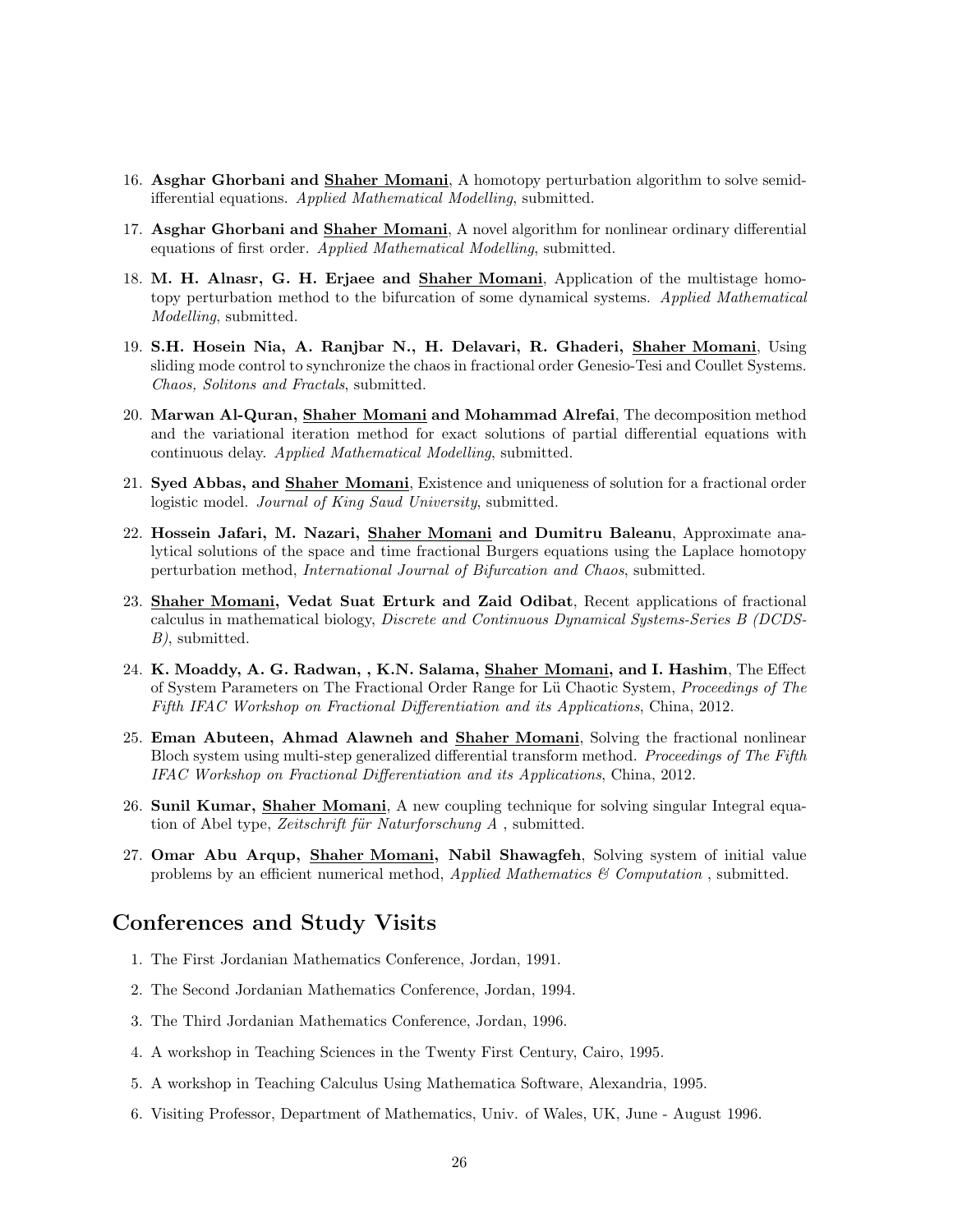- 7. A workshop on Mathematics of Computation, Yarmouk University, Jordan, 1997.
- 8. Visiting Professor, Department of Mathematics, Univ. of Wales, UK, August 1997.
- 9. The 15th World Congress on Scientific Computation, Modelling and Applied Mathematics (IMACS), Berlin, Germany, 1997.
- 10. Sixth SIAM Conference on Optimization, Atlanta, USA, 1999.
- 11. A workshop on Numerical Solution of Differential Equations, Mu'tah University, Jordan, 2000.
- 12. A workshop on Applications of Calculus, UAE University, UAE, 2001.
- 13. First UAE Math-Day Conference, University of Sharjah, UAE, 2003.
- 14. Third International Workshop on Scientific Computing and Application, Honk Kong, China, 2003.
- 15. A workshop on Making Internship Programs More Effective, UAE University, UAE, 2003.
- 16. Second UAE Math-Day Conference, American University of Sharjah, UAE, 2004.
- 17. Invited speaker in Recent Advances in Mathematics Conference, India, 2004.
- 18. Invited speaker in The Third Conferences On Research And Education In Mathematics, (2007), Malaysia.
- 19. Invited speaker in The 2nd International Symposium on Nonlinear Dynamics, (2007), Shanghai, China.
- 20. Invited speaker in The Third IFAC Workshop on Fractional Differentiation and its Applications FDA'08, 2008, Ankara, Turkey.
- 21. Invited speaker in the First National Conference: SOFA 2010, (2010), Skikda University, Algeria
- 22. Invited speaker in Casablanca International Workshop on Mathematical Biology: Analysis and Control, (2011), Casablanca, Morocco.
- 23. Visiting Professor, Department of Mathematics, Qatar University, Qatar, November 2007.
- 24. Visiting Professor: Department of Mathematics, University of Wales, June-August 1996, UK.
- 25. Visiting Professor: King Abdullah University for Science and Technology (KAUST), June 2010, KSA.
- 26. Visiting Professor: Universiti Kebangsaan Malaysia (UKM), June 2010, Malaysia.
- 27. Invited speaker in The Fifth IFAC Workshop on Fractional Differentiation and its Applications FDA12, 2012 Nanjing, China.
- 28. Invited speaker in the International Symposium on Fractional PDEs: Theory, Numerics and Applications, 2013, Brown University, USA.
- 29. Invited speaker in The Sixth IFAC Workshop on Fractional Differentiation and its Applications FDA14, 2014 Catania, Italy.
- 30. Invited speaker in International Conference on Recent Advances in Pure and Applied Mathematics (ICRAPAM 2015) , June 3-6, 2015, Istanbul, Turkey.
- 31. Invited speaker in the Fifth International Platform on Integrating Arab e-Infrastructure a Global Environment, (2015), Casablanca, Morocco.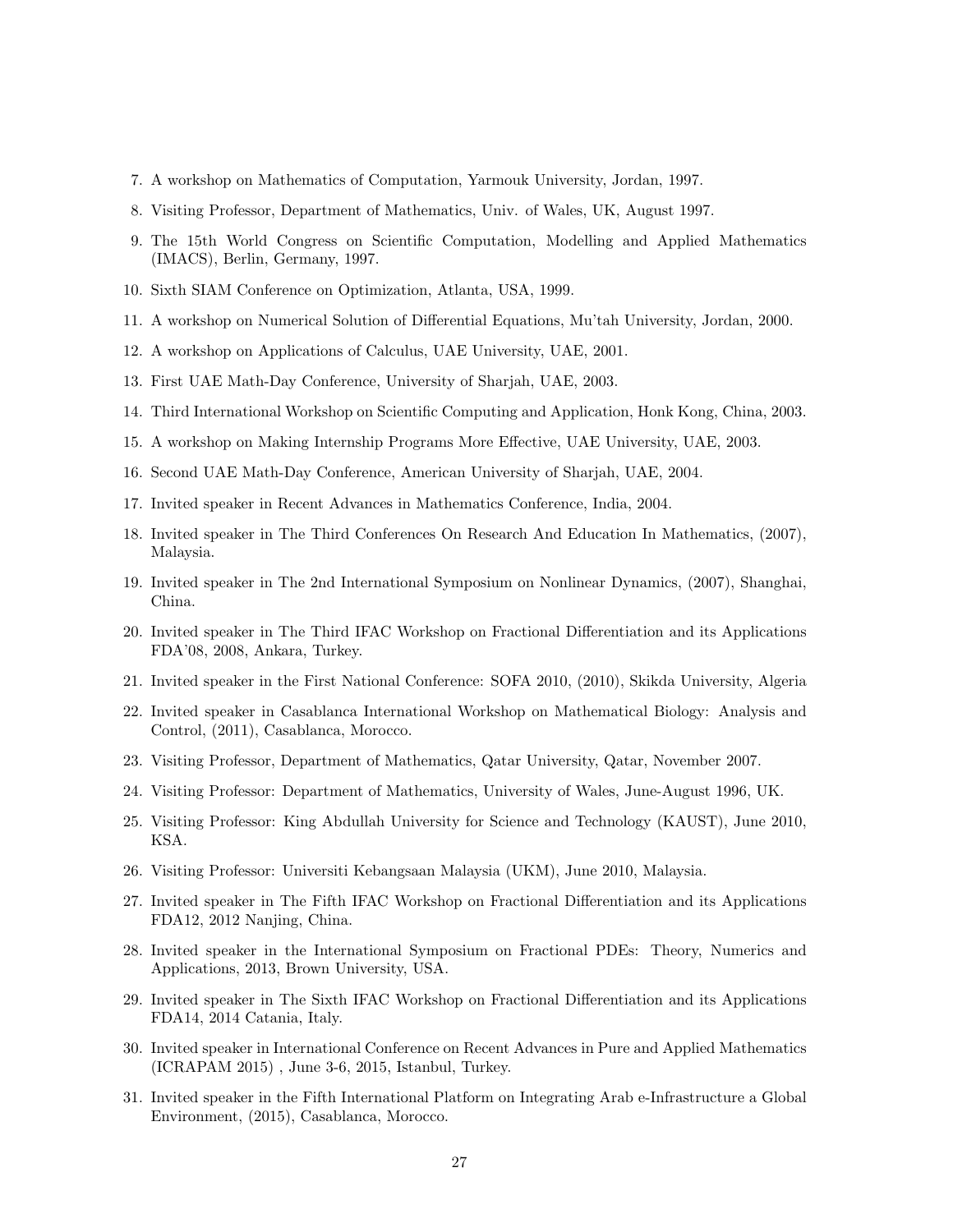- 32. Invited speaker in The International Conference on Fractional Differentiation and its Applications, July 18-20, 2016 Novi Sad, Serbia.
- 33. Invited speaker in International Conference on Fundamental and Applied Sciences, Augest 22-26, 2016, Istanbul, Turkey.
- 34. Invited speaker in Major Challenges facing Higher Education in the Arab World: Quality Assurance and Relevance, November 9-11, 2017, Beirut, Lebanon.
- 35. Invited speaker in Mathematical Models in Ecology and Evolution, July 10-12, 2017, London, UK.
- 36. Invited speaker in The 21st Conference of the Islamic World Academy of Sciences on Science, Technology and Innovation for Global Peace and Prosperity, October 8-11, 2017, Konya, Turkey.

## Courses Taught at University Level

• Mutah University: 1991-2000, 2004-2006, and 2007-2009

| 1. Math. 101  | Calculus I                            | B. Sc. level. |
|---------------|---------------------------------------|---------------|
| 2. Math. 102  | Calculus II                           | B. Sc. level. |
| 3. Math. 105  | Math. for Economics                   | B. Sc. level. |
| 4. Math. 112  | General Mathematics                   | B. Sc. level. |
| 5. Math. 201  | Advanced Calculus                     | B. Sc. level. |
| 6. Math. 203  | Ordinary Differential Equations I     | B. Sc. level. |
| 7. Math. 211  | Real Analysis I                       | B. Sc. level. |
| 8. Math. 242  | Linear Algebra I                      | B. Sc. level. |
| 9. Math. 271  | Applied Mathematics                   | B. Sc. level. |
| 10. Math. 301 | Ordinary Differential Equations II    | B. Sc. level. |
| 11. Math. 321 | Numerical Analysis I                  | B. Sc. level. |
| 12. Math. 421 | Numerical Analysis II                 | B. Sc. level. |
| 13. Math. 481 | Special Topics in Numerical Analysis, | B. Sc. level. |
| 14. Math. 491 | Special Topics in Fluid Mechanics,    | B. Sc. level. |
| 15. Math. 495 | Research Project                      | B. Sc. level. |
| 16. Math. 500 | Techniques of Sci. Research           | Master level. |
| 17. Math. 501 | Theory of Differential Equations      | Master level. |
| 18. Math. 521 | Numerical Analysis                    | Master level. |
| 19. Math. 579 | Fractional Calculus                   | Master level. |

#### • Qatar University: 2006-2007

| 1. Math. 101   | Calculus I                       | B. Sc. level. |
|----------------|----------------------------------|---------------|
| 2. Math. 215   | Mathematics for Computer Science | B. Sc. level. |
| 3. Math. 217-1 | Mathematics for Physics          | B. Sc. level. |
| 4. Math. 217-2 | Mathematics for Engineering      | B. Sc. level. |
| 5. Math. 498   | Special Course                   | B. Sc. level. |
|                |                                  |               |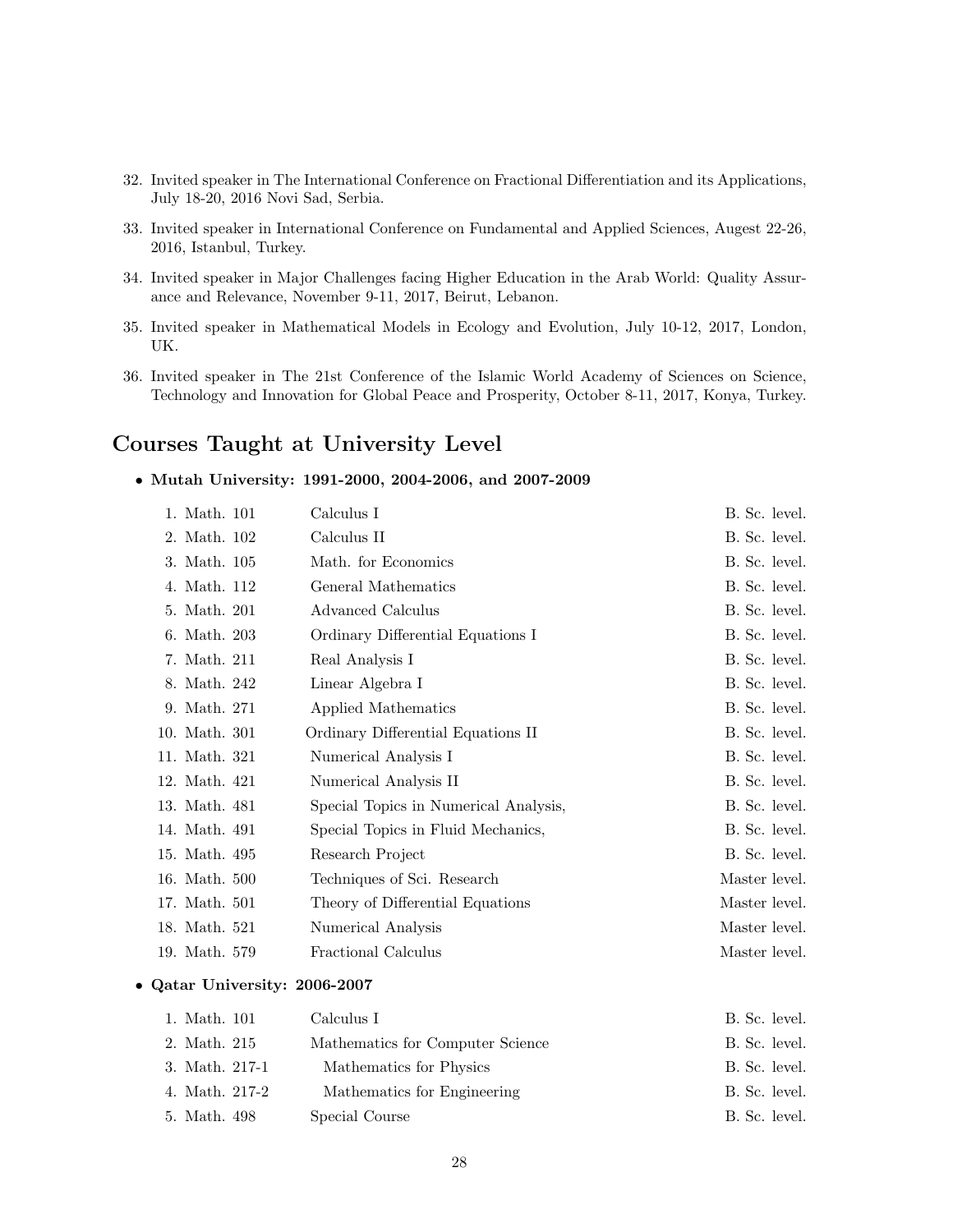#### • United Arab Emirates University: 2001-2004

| 1. Math. 1052  | Calculus I  |                                 | B. Sc. level. |  |
|----------------|-------------|---------------------------------|---------------|--|
| 2. Math. 1102  | Calculus II |                                 | B. Sc. level. |  |
| 3. Math. 1094  |             | Math. for Eng. I                | B. Sc. level. |  |
| 4. Math. 1754  |             | Math. for Eng. II               | B. Sc. level. |  |
| 5. Math. 2453  | Set Theory  |                                 | B. Sc. level. |  |
| 6. Math. 2752  |             | Ordinary Differential Equation. | B. Sc. level. |  |
| 7. Math. 3052  |             | Math. for Teachers I            | B. Sc. level. |  |
| 8. Math. 3102  |             | Math. for Teachers II           | B. Sc. level. |  |
| 9. Math. 3171  |             | Applied Mathematics             | B. Sc. level. |  |
| 10. Math. 3203 |             | Numerical Analysis I            | B. Sc. level. |  |
| 11. Math. 3495 |             | Research Project                | B. Sc. level. |  |

#### • Yarmouk University: 2000-2001

| 1. Math. 101 | Calculus I                            | B. Sc. level. |
|--------------|---------------------------------------|---------------|
| 2. Math. 102 | Calculus II                           | B. Sc. level. |
| 3. Math. 203 | Ordinary Differential Equation        | B. Sc. level. |
| 4. Math. 251 | Partial Differential Equation         | B. Sc. level. |
| 5. Math. 321 | Numerical Analysis I                  | B. Sc. level. |
| 6. Math. 421 | Numerical Analysis II                 | B. Sc. level. |
| 7. Math. 621 | Special Topics in Applied Mathematics | Master level. |
|              |                                       |               |

#### • The University of Jordan: 2009-present

| 1. Math. 101  | Calculus I                          | B. Sc. level. |  |
|---------------|-------------------------------------|---------------|--|
| 2. Math. 103  | Math. For Econ.                     | B. Sc. level. |  |
| 3. Math. 201  | Calculus III                        | B. Sc. level. |  |
| 4. Math. 202  | Math. For Eng.                      | B. Sc. level. |  |
| 5. Math. 221  | Differential Equations              | B. Sc. level. |  |
| 6. Math. 472  | Numerical Analysis                  | B. Sc. level. |  |
| 7. Math. 701  | Theory of D. E.                     | Master level. |  |
| 8. Math. 901  | Theory of D. E.                     | Ph.D level.   |  |
| 9. Math. 903  | Theory of P. D. E.                  | Ph.D level.   |  |
| 10. Math. 984 | Special Topics: Fractional Calculus | Ph.D level.   |  |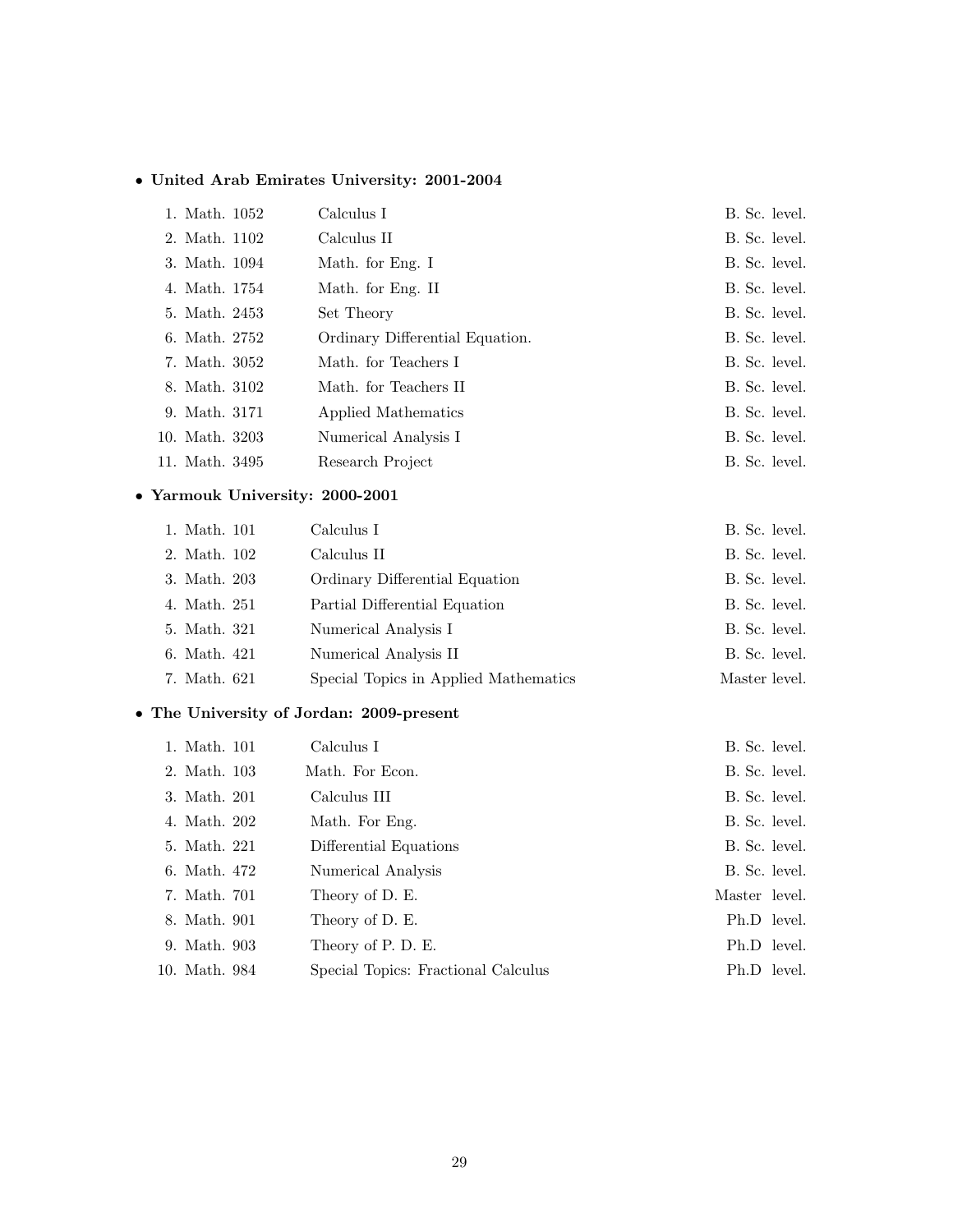## Research Supervision

#### 0.1 MSc Students

- 1. Khaled Moady: The numerical solution of obstacle boundary value problems, Mutah University, Jordan, (2004).
- 2. Salah Aldeen: Variational iteration method for solving ordinary and partial differential equations, Mutah University, Jordan, (2005).
- 3. Rami Qaraleh: The numerical solution of fractional integro-differential equations, Mutah University, Jordan, (2005).
- 4. Saed Khorshaid: A modified homotopy perturbation Method for solving linear and nonlinear differential equations, Mutah University, Jordan, (2005).
- 5. Mohammad Al-Shboul: Numerical methods for fourth-order and fifth-order fractional boundary value problems, Mutah University, Jordan, (2005).
- 6. Nesreen Mkhaterh: Variational iteration method for solving fractional ordinary differential equation, Mutah University, Jordan, (2005).
- 7. Sora Al-Azawi: Local and global uniqueness theorems on fractional integro-differential equations via Bihari's and Gronwall's inequalities, Al-Nahrin University, Iraq (2006).
- 8. Sana Abu Gurrah: Modified differential transform method for solving strongly nonlinear oscillators, Mutah University, Jordan, (2007).
- 9. Banan Mai'a: Chaotic dynamics and phase synchronization of fractional order dynamical systems, Mutah University, Jordan, (2007).
- 10. Hazim Bashirah: Numerical solution of singular IVPs, Mutah University, Jordan, (2007).
- 11. Jamel Al-Rwalh: Synchronization of fractional differential Chaotic System, Mutah University, Jordan, (2009).
- 12. Abdullah Abu Rqayiq: A non-standard finite difference scheme for two-sided space-fractional partial differential equations, Mutah University, Jordan, (2009).
- 13. Sumar Rawashdeh: Synchronization of fractional differential Chaotic System, Mutah University, Jordan, (2010).
- 14. Ala'a Fuad Abu Hatab: The Application of Spline Functions to Fractional Differential Equations, The University of Jordan, Jordan, (2011).
- 15. Rabeea Hudieb: The Laplace Adomian Decomposition Method for approximating the Solution of a giving up smoking system, The University of Jordan, Jordan, (2012).
- 16. Mohammad Ayserah: The Laplace homtopy analysis method for approximating the solutions of a fractional order differential equation model of human T-cell lymphotropic virus I (HTLV-I) infection of CD4+ T-cells , The University of Jordan, Jordan, (2013).
- 17. M.J. Odeh: Controllable dynamical behaviors and the analysis of higher-order Burgers hierarchy with the full effects of inhomogeneities of media, The University of Jordan, Jordan, (2013).
- 18. Mohammad Saed: Representation of exact solutions for systems of integro-differential equations of Volterra type, The University of Jordan, Jordan, (2014).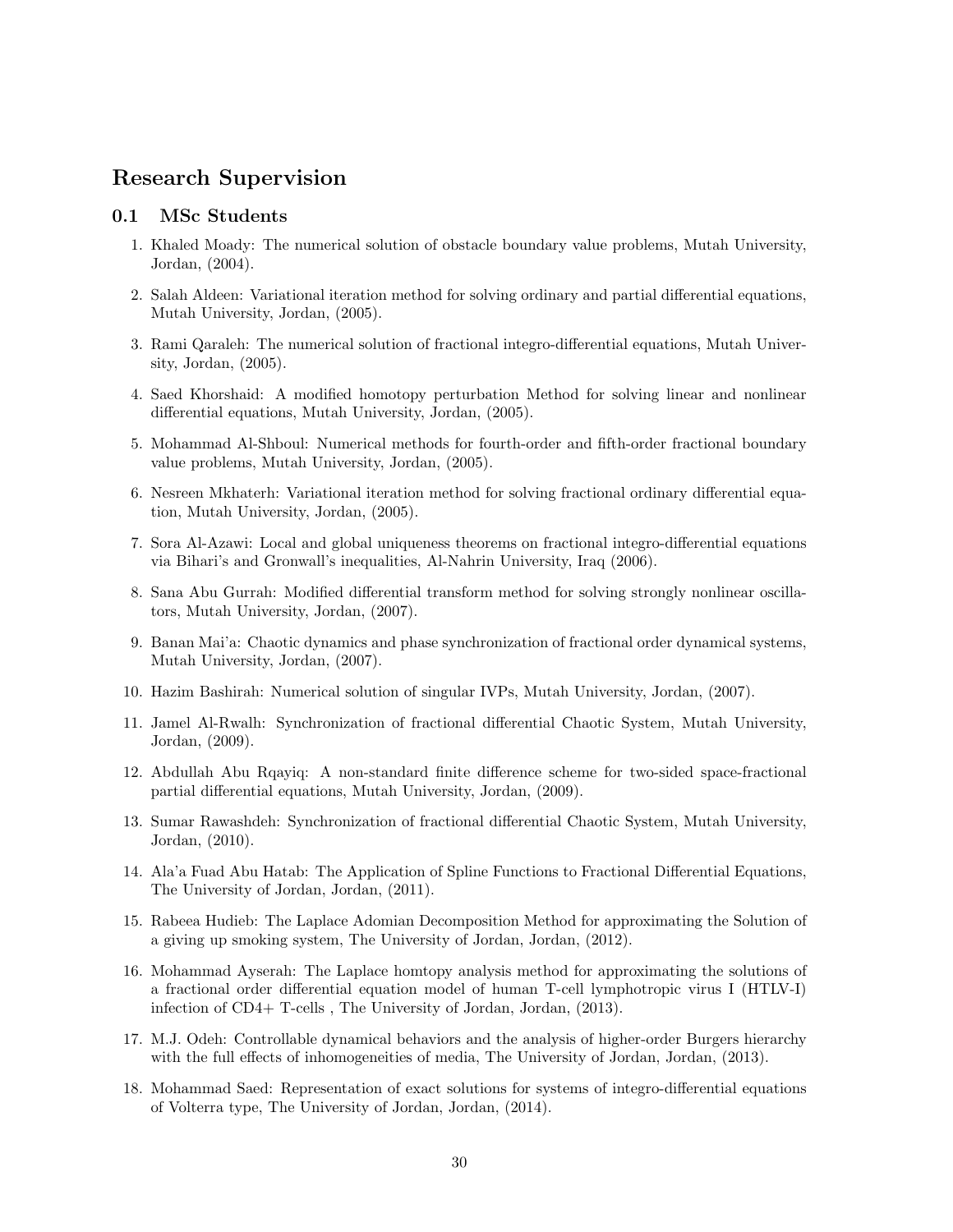#### 0.2 Ph.D. Students

- 1. Mohammad Zuraiqat: An efficient numerical method for solving systems of ordinary differential equations of fractional order, The Jordan University, Jordan, (2007).
- 2. Omar Abdul Aziz Ali: Explicit method for nonlinear fractional equations, University Kebangsaan Malaysia, Malsysia, (2007).
- 3. Jadallah Rezqalla: Solutions of some constitutive equations containing fractional derivatives, University Kebangsaan Malaysia, Malsysia, (2009).
- 4. Khaled Moady: A non-standard finite difference schemes for solving fractional-order chaos and hyberchaos systems, University Kebangsaan Malaysia, Malsysia, (2009).
- 5. Asad Freihat: The muti-step differential transform method for solving systems of ordinary differential equations of fractional order, The Jordan University, Jordan, (2010).
- 6. Eman Abuteen: Fractional Differential Equations: Theory and Applications, The Jordan University, Jordan, (2010).
- 7. Samiah Saleh: On the Solution of Integro-differential Equations of Fractional Order, The Jordan University, Jordan, (2011).
- 8. Banan Mai'a: Application of Reproducing Kernel Hilbert Space Method to Some Ordinary Differential Equations of Fractional Order, The Jordan University, Jordan, (2012).
- 9. Rania Yousef: Application of Reproducing Kernel Hilbert Space Method to Some Partial Differential Equations of Fractional Order, The Jordan University, Jordan, (2013).
- 10. Sana Abu-Gurrah: Application of Reproducing Kernel Hilbert Space Method to Some Partial Differential Equations of Fractional Order of Physical interest, The Jordan University, Jordan, (2013).
- 11. Asia Albzeirat: Numerical Methods For Solving Fuzzy Differential Equations Of Integer And Fractional Orders, University Malaysia Perlis, Malsysia, (2017).
- 12. Shatha Hasan: Numerical Solution Of Fuzzy Initial Value Problems Using Reproducing Kernel Hilbert Space Method, The Jordan University, Jordan, (2016).
- 13. Laith Alhawahsheh: Parametric Marcinkiewicz Integral Operators, The Jordan University, Jordan, (2017).
- 14. Mohammad Fouad: Application of Reproducing Kernel Hilbert Space Method to Some Partial Differential Equations of Fractional Order, The Jordan University, Jordan, (2017).
- 15. Iqbal Batiha: Optimal design of fractional-order PID controllers using a particle swarm optimization technique, The Jordan University, Jordan, (2017).

### References

- 1. Professor Ahmad Alawneh, The University of Jordan, Jordan. E-mail: aalawneh@aabu.edu.jo
- 2. Professor Dumitru Baleanu, ankaya University, Department of Mathematics and Computer Sciences, Ankara, Turkey. E-mail: dumitru@cankaya.edu.tr